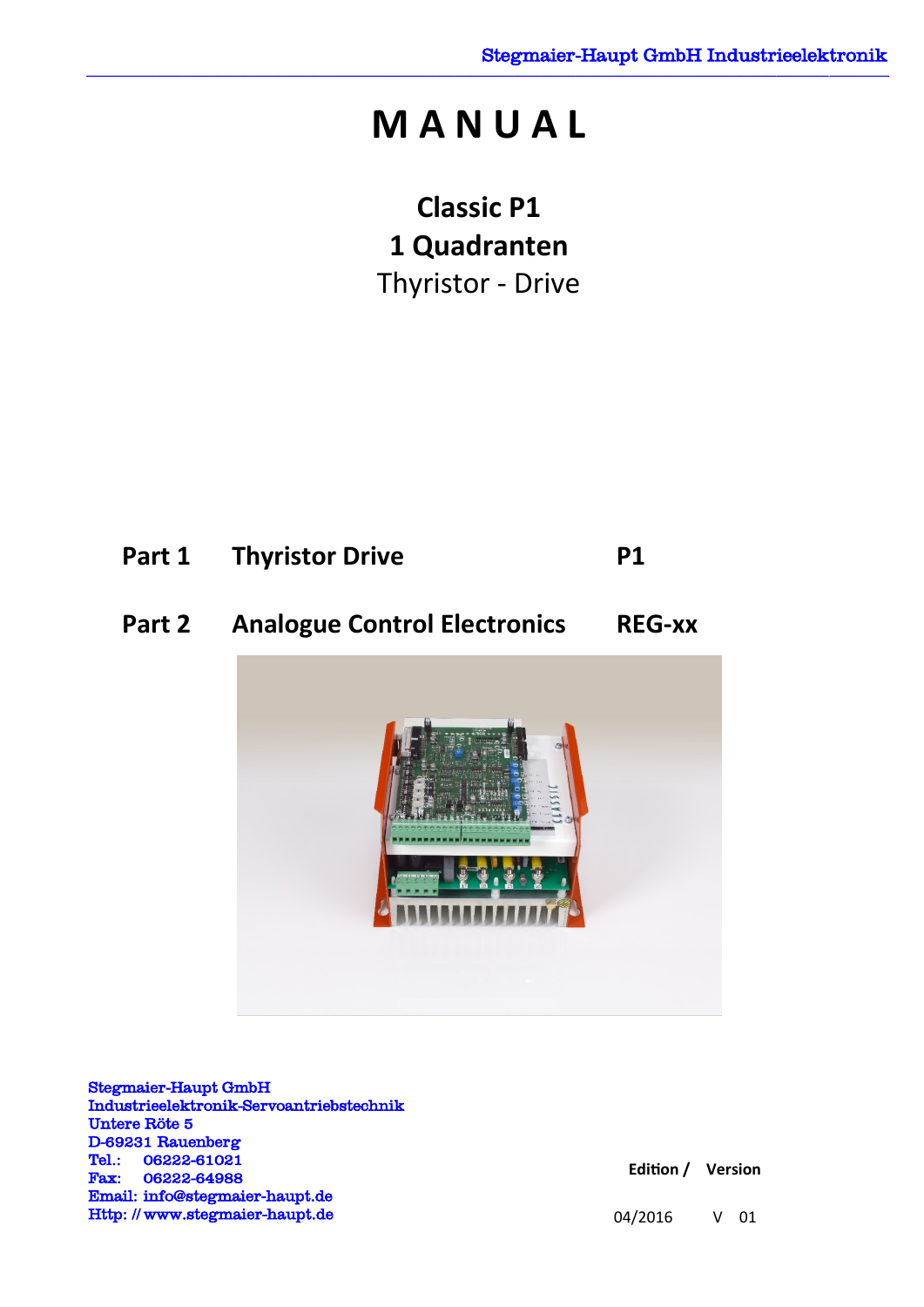# 1 Contents

| $\overline{2}$ |     |    |  |
|----------------|-----|----|--|
|                | 2.1 |    |  |
|                | 2.2 |    |  |
|                | 2.3 |    |  |
|                | 2.4 |    |  |
|                | 2.5 |    |  |
|                | 2.6 |    |  |
|                | 2.7 |    |  |
| 3              |     |    |  |
|                | 3.1 |    |  |
| 4              |     |    |  |
|                | 4.1 |    |  |
|                | 4.2 |    |  |
|                | 4.3 |    |  |
|                | 4.4 |    |  |
|                | 4.5 |    |  |
|                | 4.6 |    |  |
|                | 4.7 |    |  |
| 5              |     |    |  |
|                | 5.1 |    |  |
|                | 5.2 |    |  |
|                | 5.3 |    |  |
| 6              |     |    |  |
|                | 6.1 |    |  |
|                | 6.2 | 23 |  |
| 7              |     |    |  |
|                | 7.1 |    |  |
| 8              |     |    |  |
|                | 8.1 |    |  |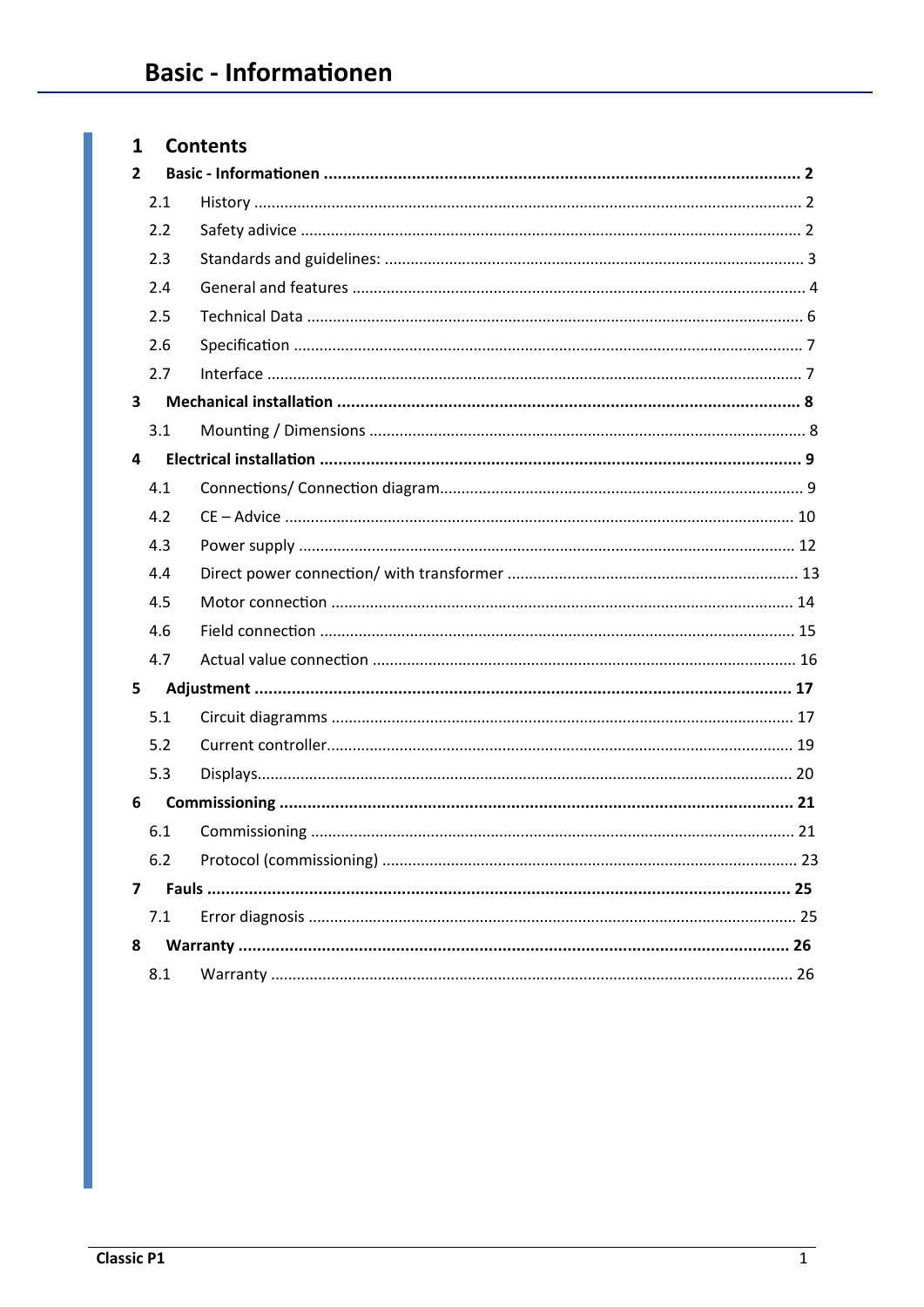# **2 Basic - Informationen <sup>y</sup>**

# **2.1 History**

| <b>Version</b> | <b>Modification</b>                         | <b>Date</b> |
|----------------|---------------------------------------------|-------------|
| 04/2016        | Complete revision / Word-Version / Drawings | 15.04.2016  |
|                |                                             |             |
|                |                                             |             |
|                |                                             |             |
|                |                                             |             |

# **2.2 Safety adivice**

**Electronic equipment is not fault proof.** 

# **Attention – High voltage AC250/440V~ - DC 180/300V= Shock hazard / Danger of life!!**



Before installation or commissioning begins, this manual must be thoroughly read and understood by the technical staff involved. The devices are electrical equipment (EB) to the power electronics for the control of power flow in electrical power systems. **Protection rating IP00.** 

**Control and power connections can voltage lead, works without the drive!** 

**Measured before disassembly voltage!** 

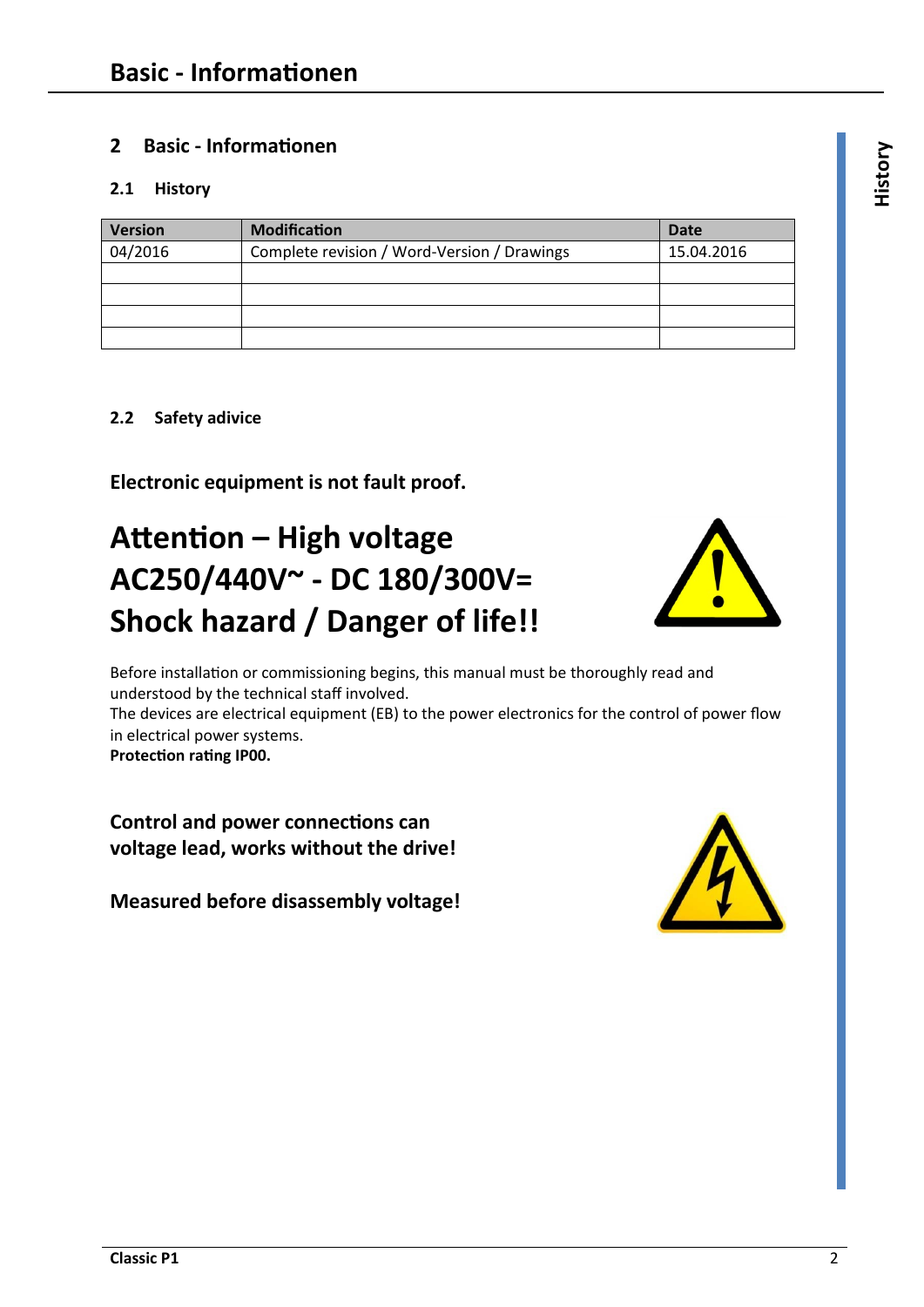## **2.3 Standards and guidelines:**

The device and its associated components can only be installed and switched on where the local regulations and technical standards have been strictly adhered to:

Trade body guidelines: VGB4

EU Guidelines: 2004/108/EG, 2006/95/EG, 2006/42/EG EN 60204-1, EN292, EN50178, EN60439-1, EN61800-3, ECE-R100 ISO 6469, ISO 26262, ISO 16750, ISO 20653, ISO12100 IEC/UL: IEC 61508, IEC364, IEC664, UL508C, UL840 VDE Regulations: VDE100, VDE110, VDE160

# **The user must ensure that in the event of:**

- device failure
- incorrect operation
- loss of regulation or control

the axis will be safely de-activated.

It must be ensured that the machines, equipment or vehicles are fitted with device independent monitoring and safety feature.

Non-earthed systems (e.g. vehicles) need to be secured isolation monitors.

There must be no danger to persons and property arising!

#### **Assembly**

- should only be carried out when all voltages have been removed and the units are secured
- should only be carried out by suitably trained personnel

#### **Installation**

- should only be carried out when all voltages have been removed and the units are secured
- should only be carried out by suitably trained personnel for electrics
- should only be carried in accordance with health and safety guidelines

#### **Adjustments and programming**

- should only be carried out by suitable trained personnel with knowledge in electronic drives and their software
- should only be carried out in accordance with the programming advice
- should only be carried in accordance with health and safety guidelines



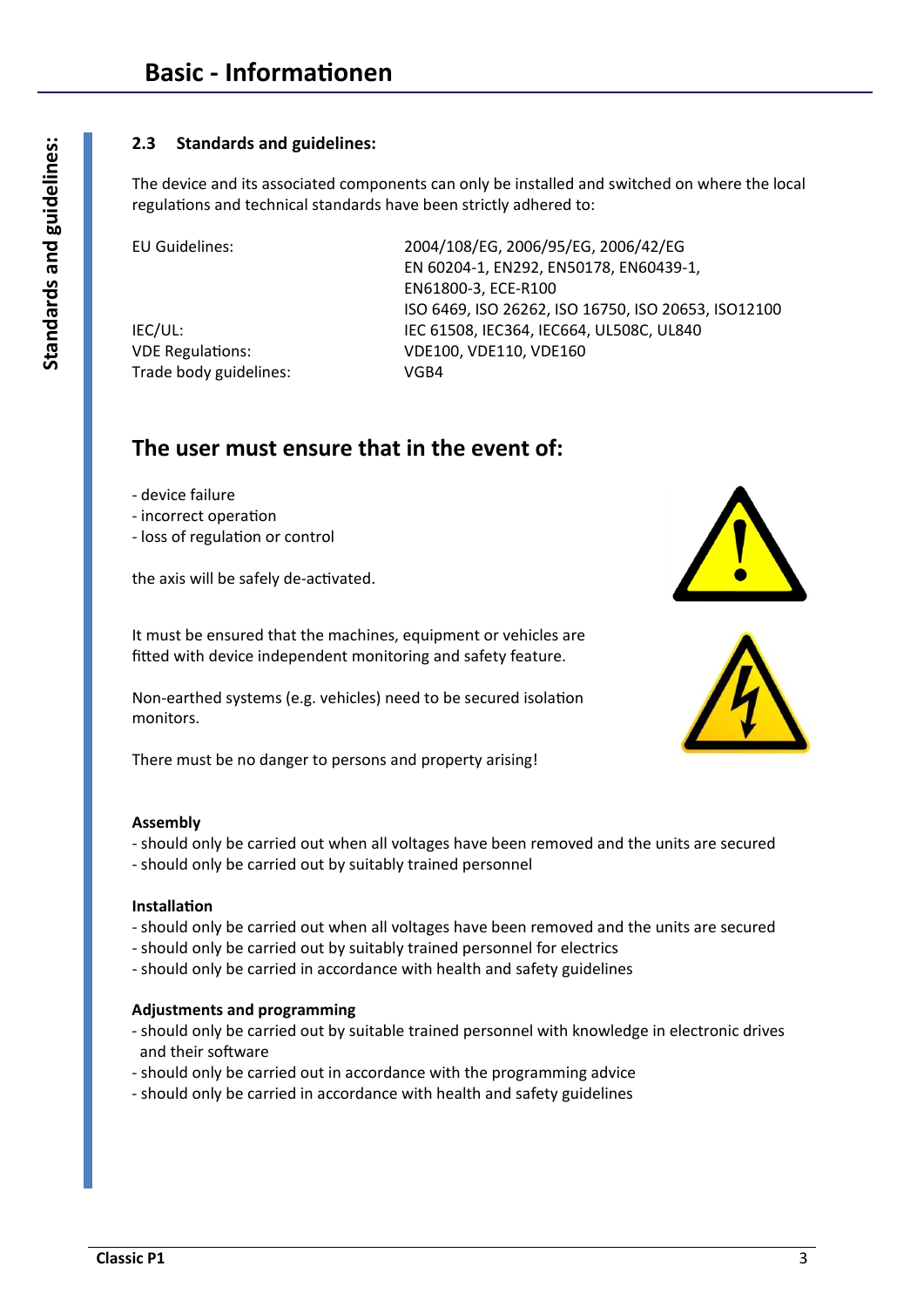# **CE**

When mounting the units into machines and installations the proper operating of the units may not be started until it is ensured that the machine, the installation, or the vehicle comply with the regulations of the EC machinery directive 2006/42/EG and the EMC guideline 2004/108/EG. On the installation and test conditions described in the chapter CE-advice it is adhered to the EC guideline 2004/108/EG including the EMC standards EN61000-2 and EN61000-4. A manufacturer's declaration can be requested.

The manufacturer of the machine or installation is responsible for observing the threshold values demanded by the EMC laws.

#### **QS**

The devices are archived with serial number and the test data from the manufacturer for 5 years. The inspection reports may be requested.

## **2.4 General and features**

**This manual describes the basic unit and is only in connection with the manual of the control electronics (e.g. REGxx) valid.** 



#### **Manual use in connection with:**

- **an analogue control REGxx**
- **options**

#### **Build**

- switch cabinet mounting a
- according to the VDE, DIN and EU regulations
- standard control electronics REG
- intrinsically safe power section with current control loop
- optional units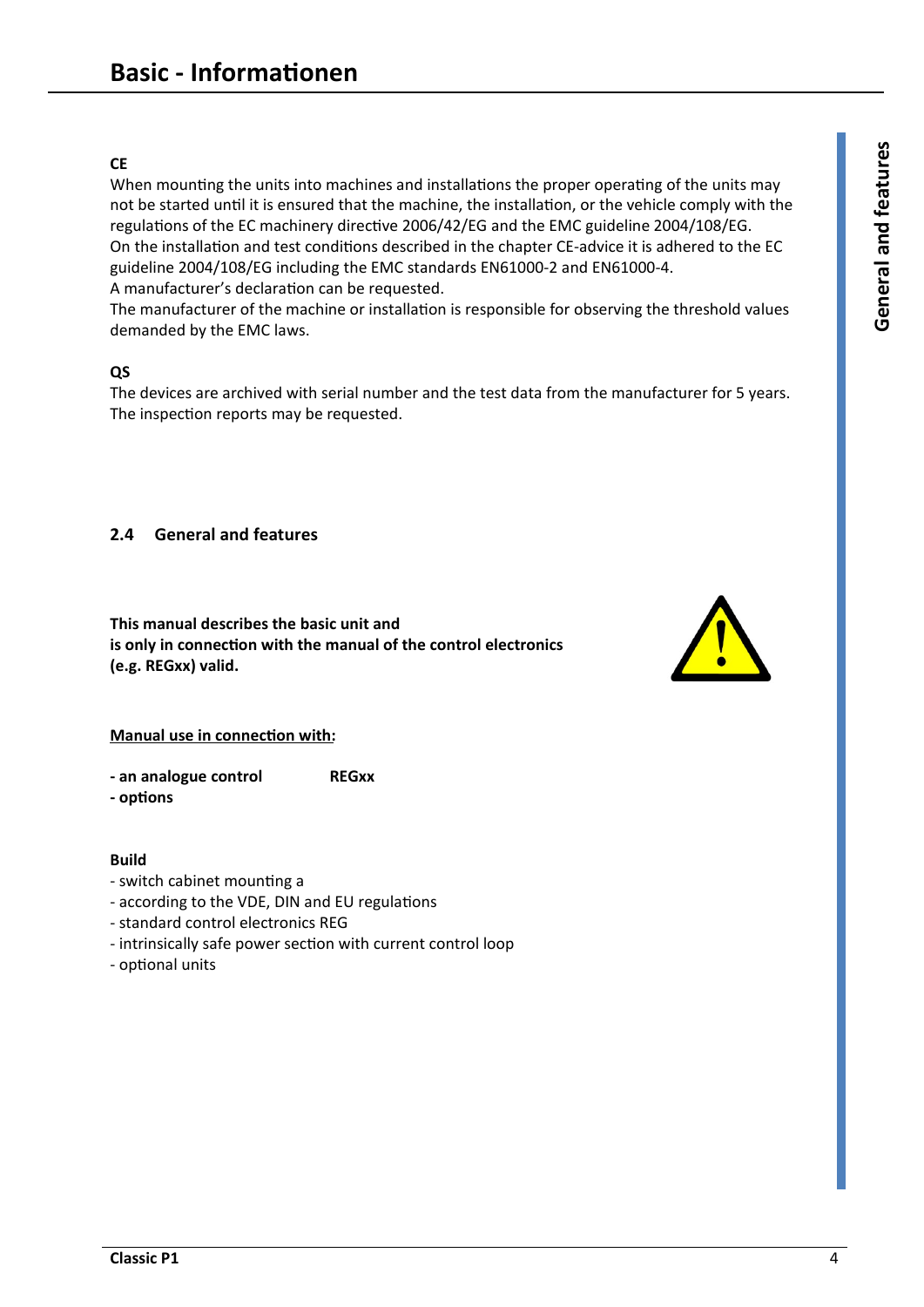#### **Galvanic isolation between**

- the power section and the housing
- the power section and the control electronics

The distance of air gaps and leakage paths adhere to the VDE standards (>8mm).

#### **Components**

- fully insulated thyristor modules, comfortably over-dimensioned
- only components customary in trade and industrially standardized are used
- LED displays
- DIP-switches for the PI-adjustment of the current control loop
- precision potentiometers for fine adjustments
- plug-in jumpers for the system set-up

#### **Characteristics**

- Series Classic P1
- Thyristor drive for dc motors
- Power range 2,7kW to 12 kW
- Drive in the first quadrant
- Fast analogue current control
- 26-pin interface
- Feartures of the control electronics
- See manual REGxx or third-party product documentation
- Optional units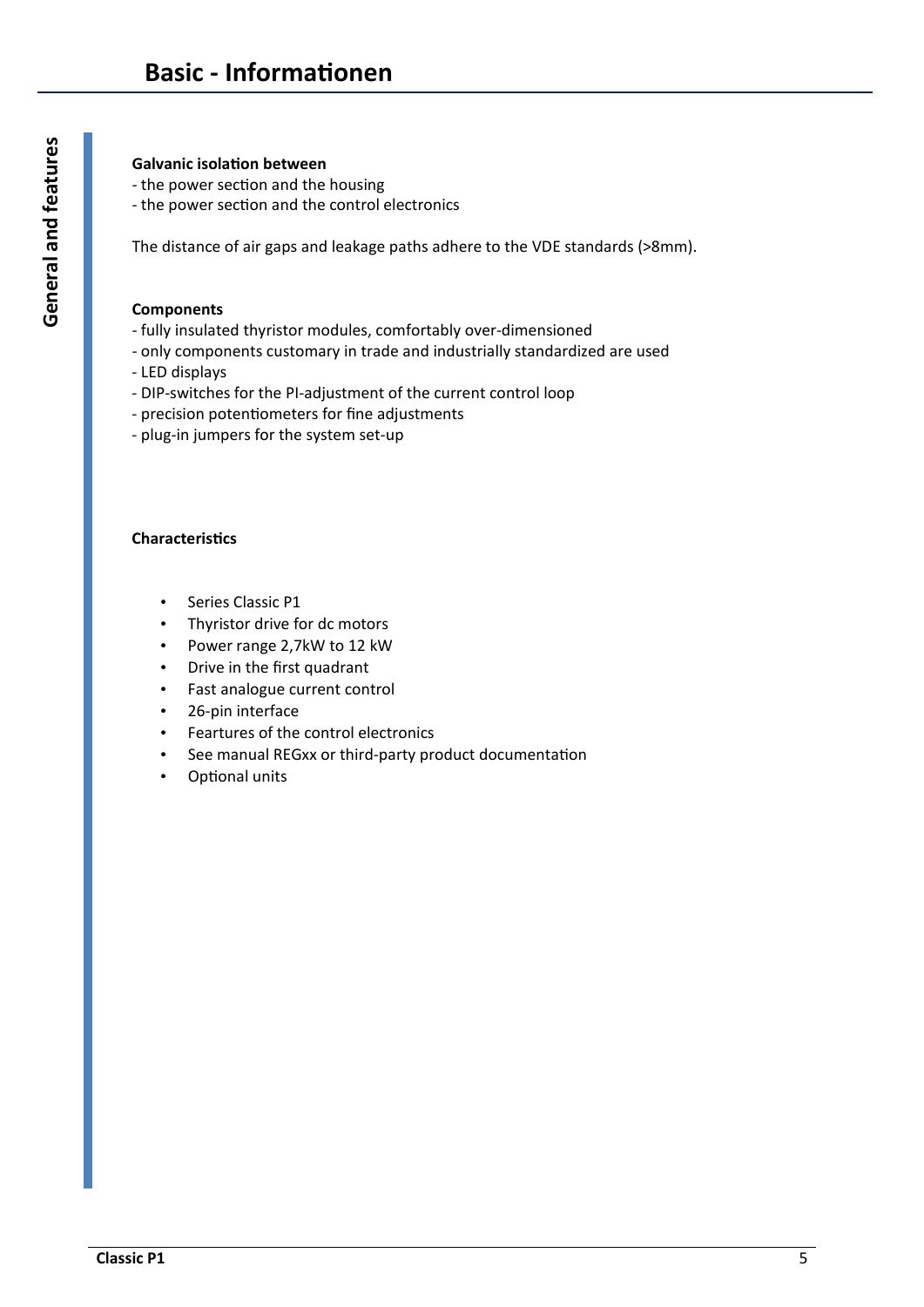## **2.5 Technical Data <sup>a</sup>**

# **P1 230/180-x**

| Power connection:             | $200250V^{\sim}$ |
|-------------------------------|------------------|
| Auxiliary voltage connection: | $200250V^{\sim}$ |
| Output voltage:               | $max.+180V=$     |
| Cooling:                      | self             |

| P1 230/180-x        |              |      | 15          | 25          | 40          |
|---------------------|--------------|------|-------------|-------------|-------------|
| Input current       |              | A~   | 16,5        | 27,5        | 44          |
| Output current      | - peak 5s    | A=   | 30          | 50          | 80          |
|                     | - continuous | $A=$ | 15          | 25          | 40          |
| El. power           |              | kW   | 2,7         | 4,5         | 7,2         |
| Input fuses         | input        | ff   | 20          | 30          | 50          |
| Main choke          |              | Typ  | K78-16      | K84-25      | K84-50      |
|                     |              | mH   | 1,2         | 0,7         | 0,5         |
|                     |              | Typ  | EI135A-16   | EI135B-24   | EI150B-35   |
| Armature chokes     |              | mH   | 33          | 16          | 8           |
| Dimension W x H x D |              | mm   | 200x160x112 | 200x160x120 | 200x160x120 |
| Weight              |              | kg   | 2,10        | 3,10        | 3,50        |

#### **P1 400/300-x**

| Power connection:             | 360  |
|-------------------------------|------|
| Auxiliary voltage connection: | 360  |
| Output voltage:               | max  |
| Cooling:                      | self |

 $360$  ... 440V~  $360...440V^*$ max. +300V=

| P1 400/300-x        |              |      | 15          | 25          | 40          |
|---------------------|--------------|------|-------------|-------------|-------------|
| Input current       |              | A~   | 16,5        | 27,5        | 44          |
| Output current      | - peak 5s    | A=   | 30          | 50          | 80          |
|                     | - continuous | $A=$ | 15          | 25          | 40          |
| El. power           |              | kW   | 4,5         | 7,5         | 12          |
| Input fuse          | input        | ff   | 20          | 30          | 50          |
| Main choke          |              | Type | K78-16      | K84-25      | K84-50      |
|                     |              | mH   | 1,2         | 0,7         | 0,5         |
|                     |              | Type | EI135A-16   | EI135B-24   | EI150B-35   |
| Armature chokes     |              | mH   | 33          | 16          | 8           |
| Dimension W x H x D |              | mm   | 200x160x112 | 200x160x120 | 200x160x120 |
| Weight              |              | kg   |             |             | 3,50        |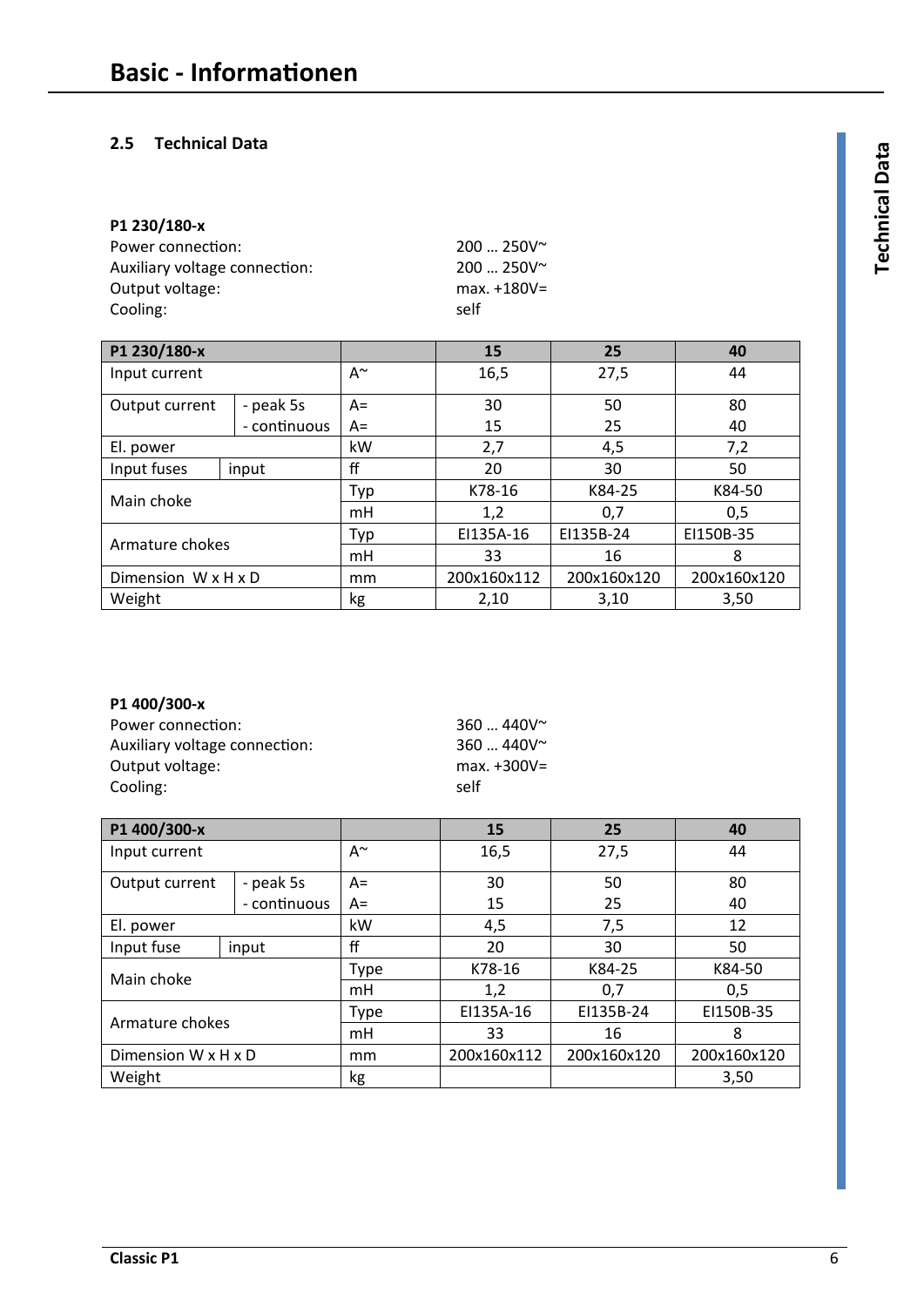## **2.6 Specification**

#### **Specification**

| Mains frequency                | 50 or 60Hz ±5%                       |
|--------------------------------|--------------------------------------|
| Protection rating              | IP 00                                |
| Format                         | VDE 0100 groupe C,                   |
|                                | <b>VDE 0160</b>                      |
| Humidity rating                | class F acc. to DIN 40040            |
| Site of installation           | < 1000m above sea level              |
| Operating temperature range    | $045^{\circ}C$                       |
| Extended operating temp. range | up to 60°C reduced 2%/°C             |
| Storage temperature range      | $-30^{\circ}$ C to + 80 $^{\circ}$ C |
|                                |                                      |

#### **Current control loop circuit**

| Amplification                                  |                          |
|------------------------------------------------|--------------------------|
| - input signal                                 | $0 + 10V =$              |
| - output signal                                | $0 + 200\%$ type current |
| Enable                                         | $+10V$                   |
| Control precision                              | ±2%                      |
| Control range                                  | >1:50                    |
| Speed control loop circuit (with REG)          |                          |
| Control precision (without actual value error) | ±0.1%                    |
| Control range                                  | >1:200                   |
|                                                |                          |

# **2.7 Interface**

## **Interface control electronics X3**

|                     | Connector no              |
|---------------------|---------------------------|
| ±10%                | $X3: 1$ and 2             |
| ±2%                 | $X3: 3$ and 4             |
| ±10%                | $X3: 5$ and 6             |
| ±2%                 | $X3: 7$ and 8             |
| 0                   | X3: 9, 10, 11, 12, 13, 14 |
| 0                   | X3:15                     |
| $+10V =$            | X3:16                     |
| $+10V =$            | X3:17                     |
| $+10V =$            | X3:18                     |
| $+10V =$            | X3:19                     |
| $+5V=$              | X3:20                     |
| $+5V=$              | X3:21                     |
| n.B. (not occupied) | X3:22                     |
| $+10V =$            | X3:23                     |
| $+10V =$            | X3:24                     |
| $+10V =$            | X3:25                     |
| n.a.                | X3:26                     |
|                     |                           |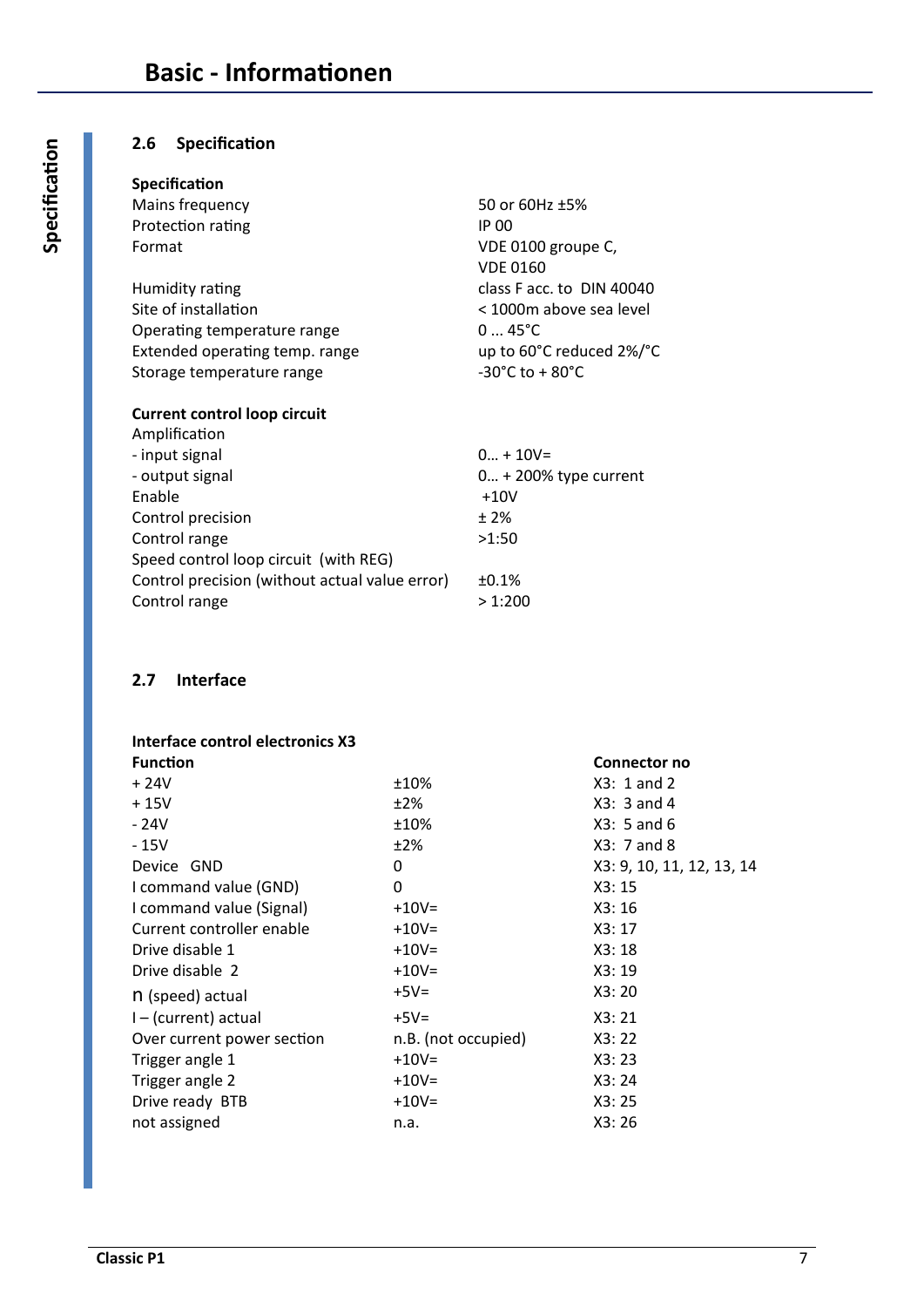# **3 Mechanical installation <sup>s</sup>**

# **3.1 Mounting / Dimensions**



P1-Mass-1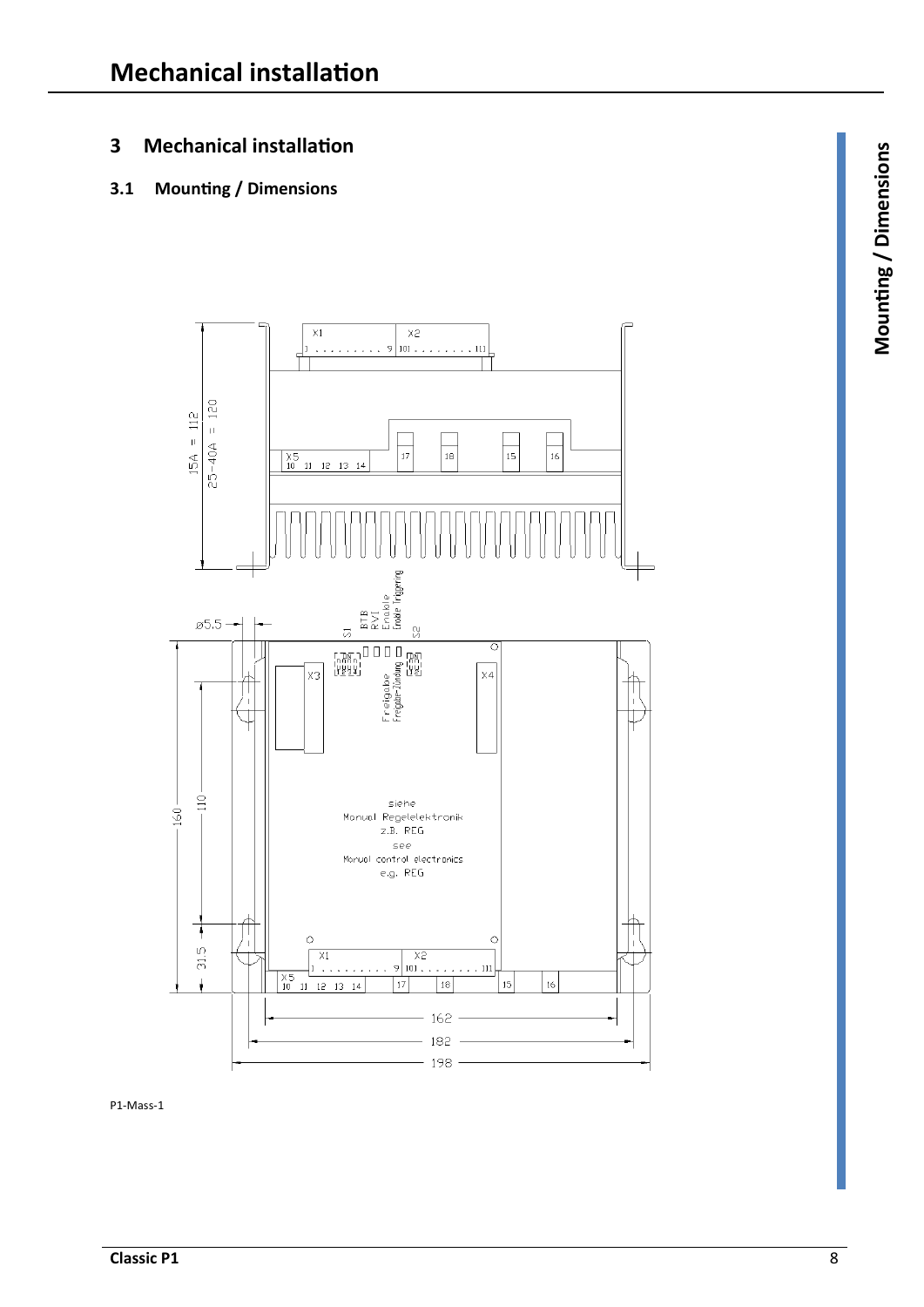# **4 Electrical installation**

# **4.1 Connections/ Connection diagram**



**P1-A020**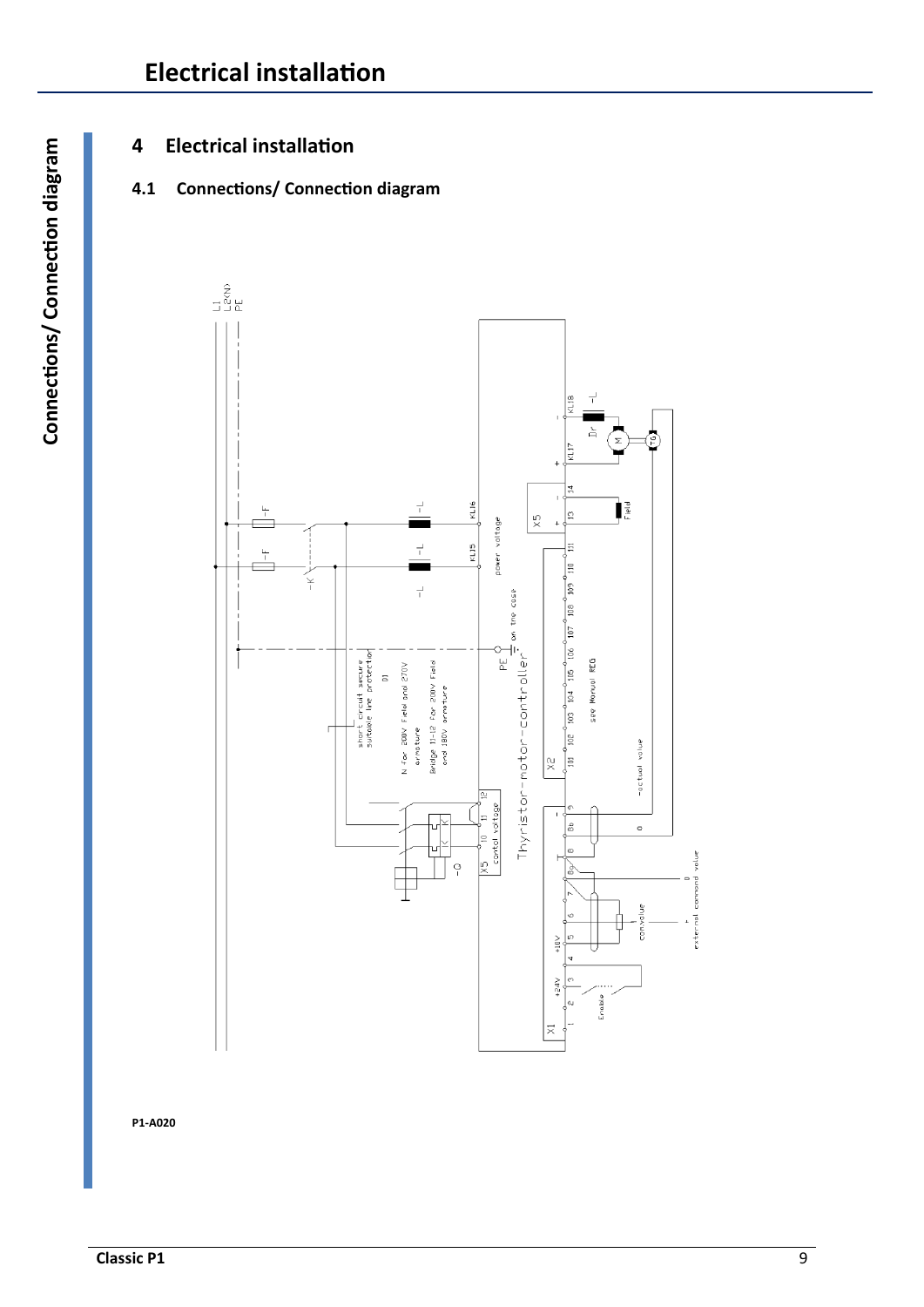## **4.2 CE – Advice <sup>e</sup>**

The devices adhere to the EU guidelines 89/336/EWG and the technical standards EN61000-2 and 61000-4 provided that the following conditions are observed:

- the device, the power choke and the filter capacitors are mounted on a 500x500x2 mm mounting plate.

- The mounting plate must be connected to ground using a 10mm<sup>2</sup> wire.

- The motor housing must be connected to ground using a 10mm<sup>2</sup> wire.

- The device ground X1:8 must be connected to the mounting plate using a 2,5mm<sup>2</sup> wire.
- Device PE screw be connected to the mounting plate using a 4mm² wire , I = 50mm

#### **Connection:**

Power choke type: see technical data Filter capacitors:  $0.5\mu\text{F}/600\text{V}$   $2 \times 1\mu\text{F}$   $(x) + 1 \times 0.5\mu\text{F}$  (y) Conductor length between the device and the power choke <250mm

#### **Motor connection:**

Motor conductors and l = 1.5m, shielded Tacho and all control lines l = 1.5m, shielded Shielding connected to PE



KF = Kommutierungsdrossel mit Filterkondensatoren KF = Commutation choke with filter capacitor

P1-Q1-Aufbau-EMV-1266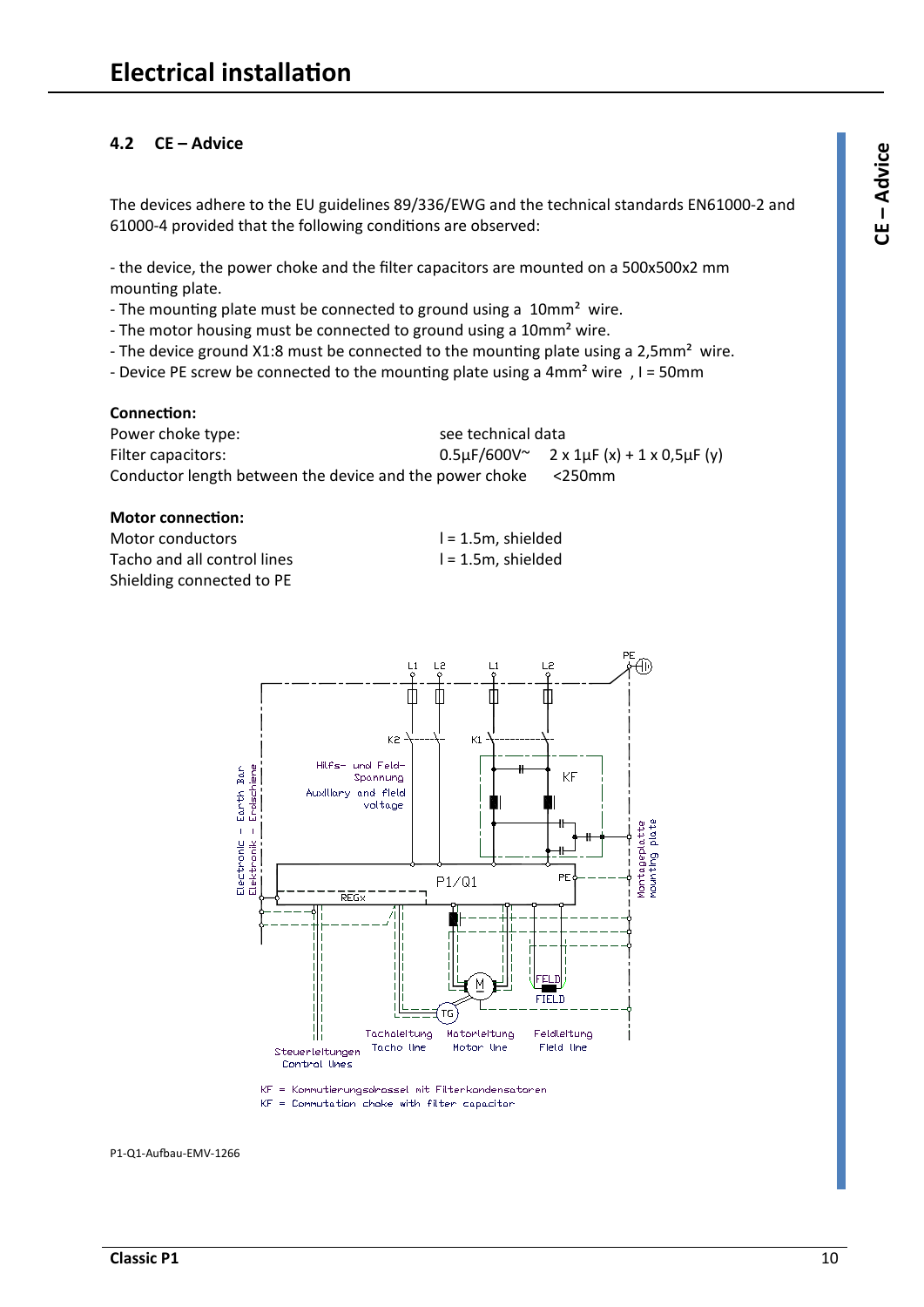**The connection instructions are for general information and are not binding.** 

#### **Attention:**

**The order of the connections to the connector numbers or screw terminals is obligatory. All further advice is non-obligatory.** 

The input and output conductors may be altered or supplemented in accordance with the electrical standards.

#### **Note:**

- **Connection and operating instructions**
- **Local regulations**
- **EG-guideline 89/392/EWG, 84/528/EWG, 86/663/EWEG**
- **VDE, TÜV regulations and Trade body guidelines**
- **CE advice, EMC**



| Connection                               |                 |     |     |     |
|------------------------------------------|-----------------|-----|-----|-----|
| <b>Conductor minimal cross - section</b> |                 |     |     |     |
| <b>Type current</b>                      | A               | 15  | 25  | 40  |
| ac power supply                          | mm <sup>2</sup> |     |     | 4   |
| Cross sectional minimal                  |                 | 1,0 | 2,5 |     |
| <b>Motor line</b>                        | mm <sup>2</sup> |     |     | 4   |
| Cross sectional minimal                  |                 | 1,0 | 2,5 |     |
| <b>Auxiliary voltage</b>                 | mm <sup>2</sup> |     |     |     |
| Cross sectional minimal                  |                 | 0,5 | 0,5 | 0,5 |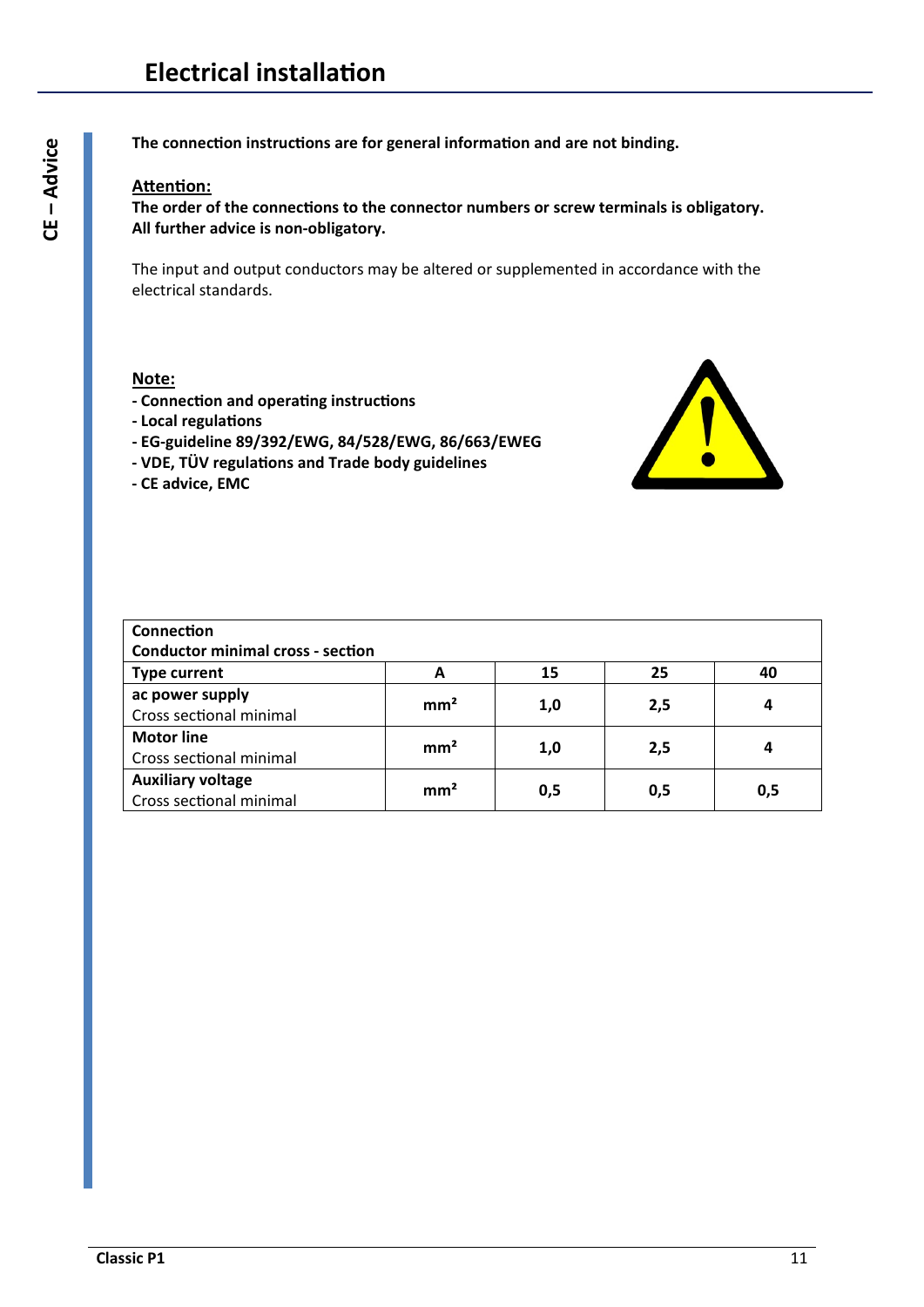## **4.3 Power supply <sup>y</sup>**

| Switch on:    | the auxiliary voltage and the supply voltage simultaneously.                                                                                                                              |
|---------------|-------------------------------------------------------------------------------------------------------------------------------------------------------------------------------------------|
| Switch off:   | the supply voltage after the auxiliary voltage.                                                                                                                                           |
| Input filter: | see CE-advice (Capital Electrical Installation)<br>Short conductor length to be used between the input filter and the device<br>Operation with 60Hz: switch S3 / contact 1 in position ON |

#### **Auxiliary voltage connection:**

| Connection:     | terminal X5:10, X5:11           |
|-----------------|---------------------------------|
| Power supply:   | $230V^{\sim}$ or 400V $^{\sim}$ |
| Input current:  | 0.1 A                           |
| Phase position: | regardless                      |
| Internal fuses: | $2,5$ Af                        |



P1-Hilfssp-1

**Attention: note typelabel / control voltage xxx** 

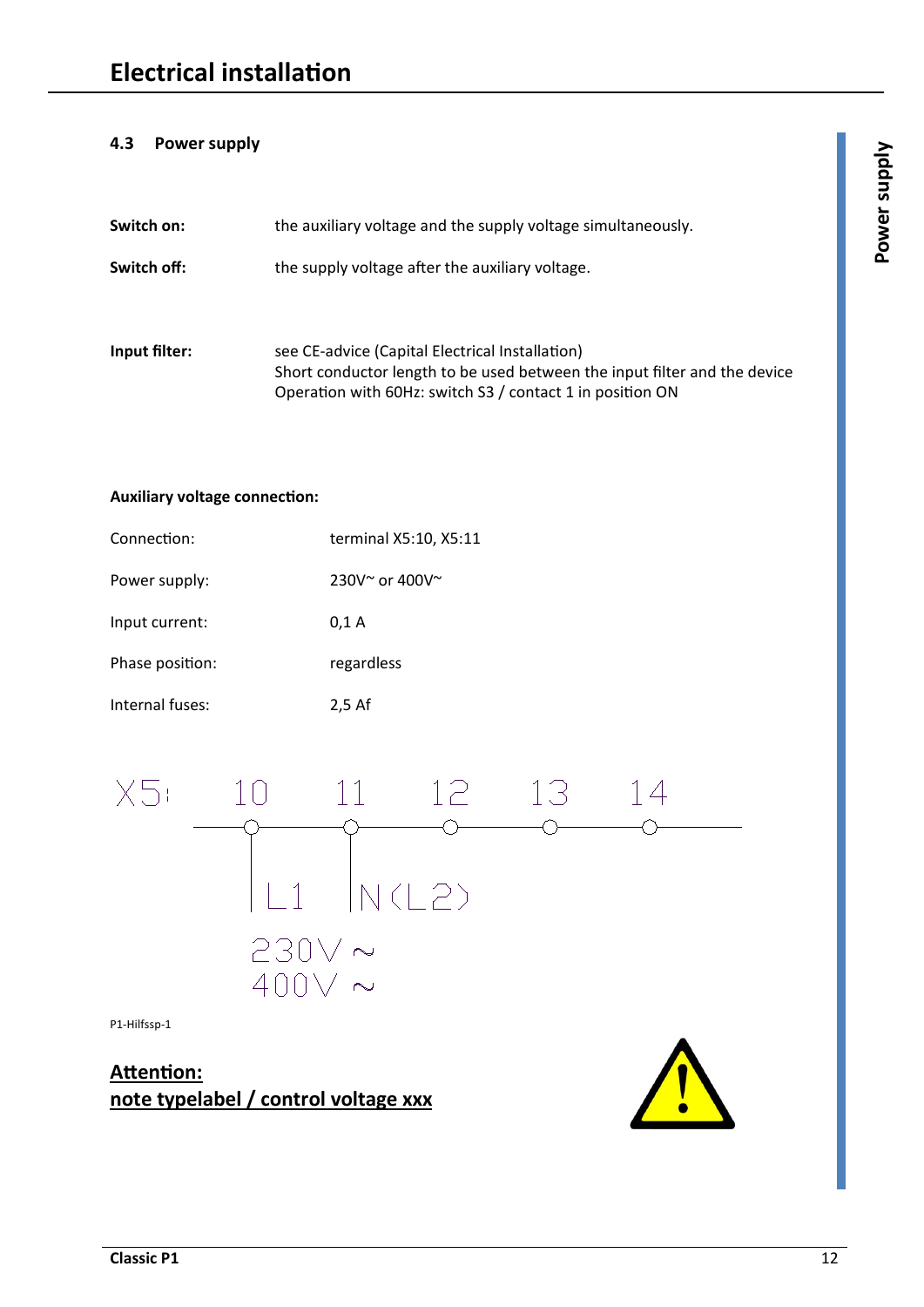# **4.4 Direct power connection/ with transformer**

#### **Direct power connection:**

**Connection:** 

Phase L1 terminal X10:15 Phase L2 (N) terminal X10:16 **Input fuse super fast acting fuse** Power choke **inductance >200µH** 





**Power connection with a transformer:** 

**Secondary voltage:** 1,35 x motor power **Trafosicherung:** slow acting **Eingangssicherung:** super fast acting fuse

**Transformer performance:** 1,1 x continuous motor power



P1-Netz-2

# **Attention:**

- If the secondary voltage produced by the tranformer are inferior

to 60% of the rated device voltage, the voltage watchdog has to be adapted.

- these modifications may only be effected in the factory
- the transformer secondary voltage has to be indicated on order.

Internal watchdog for fuse failures.

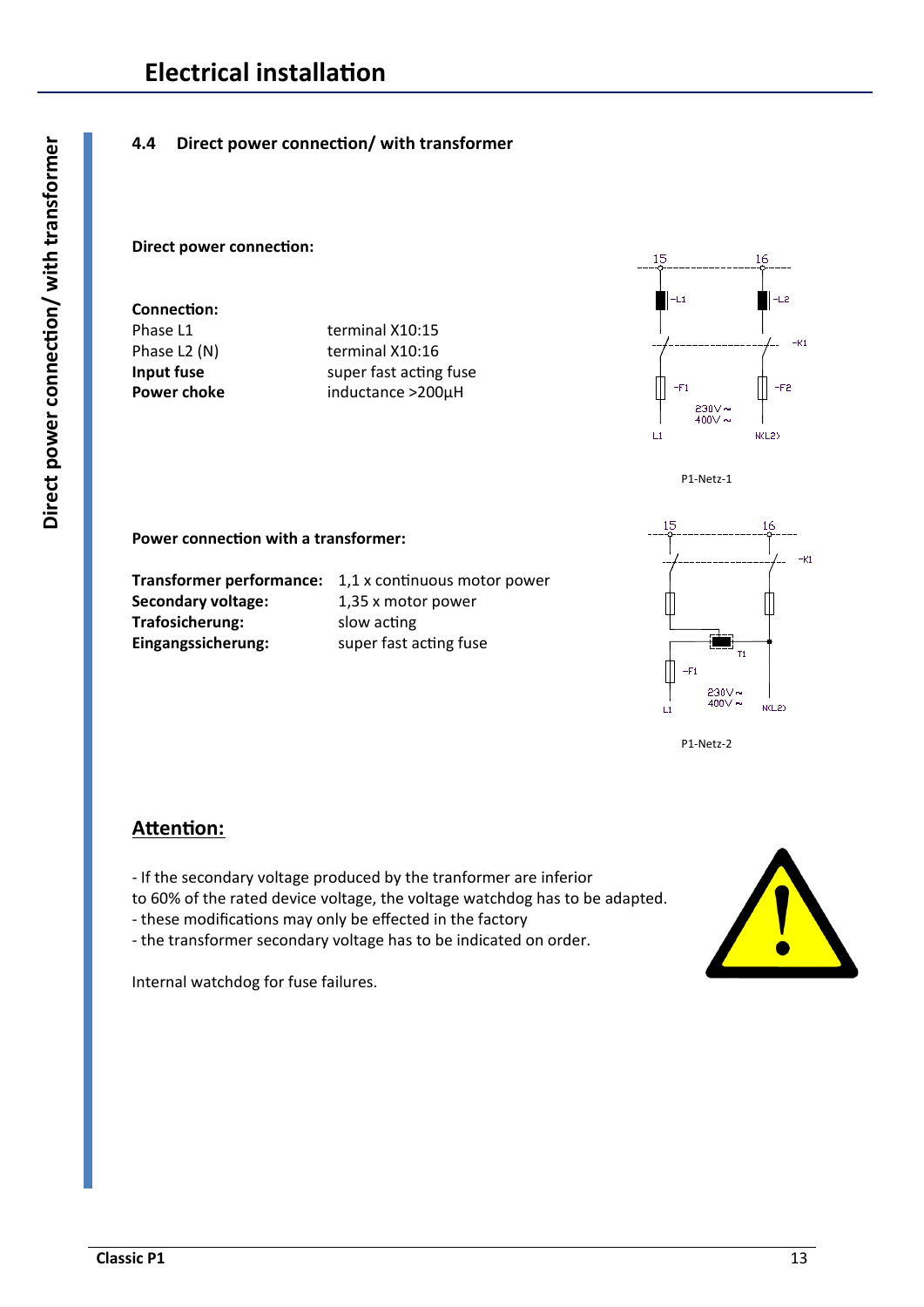# **4.5 Motor connection <sup>n</sup>**

#### **Connection**

Motor- terminal X10:18 Motor+ terminal X10:17

#### **Armature choke**

Inductance L4

$$
4 \text{ (mH)} = \frac{-\text{UA}}{\text{IA}} x2.4
$$

An armature choke should always be used with a P1 devices

#### **Turn in the armature circuit:**

- DC circuit energized
- Release locked

**Warning:** 

**Faulty switching will create arcing across the switch contacts.** 

## **Power supply failure – brake resistor**

- Break contact of the mains contactor K1
- in parallel to the motor armature
- without separation from the device

# **Attention:**

Power lines have to be shielded and routed separately from control lines!

For electro-magnetic interferences please refer to the CE advice.





P1-Motor-1

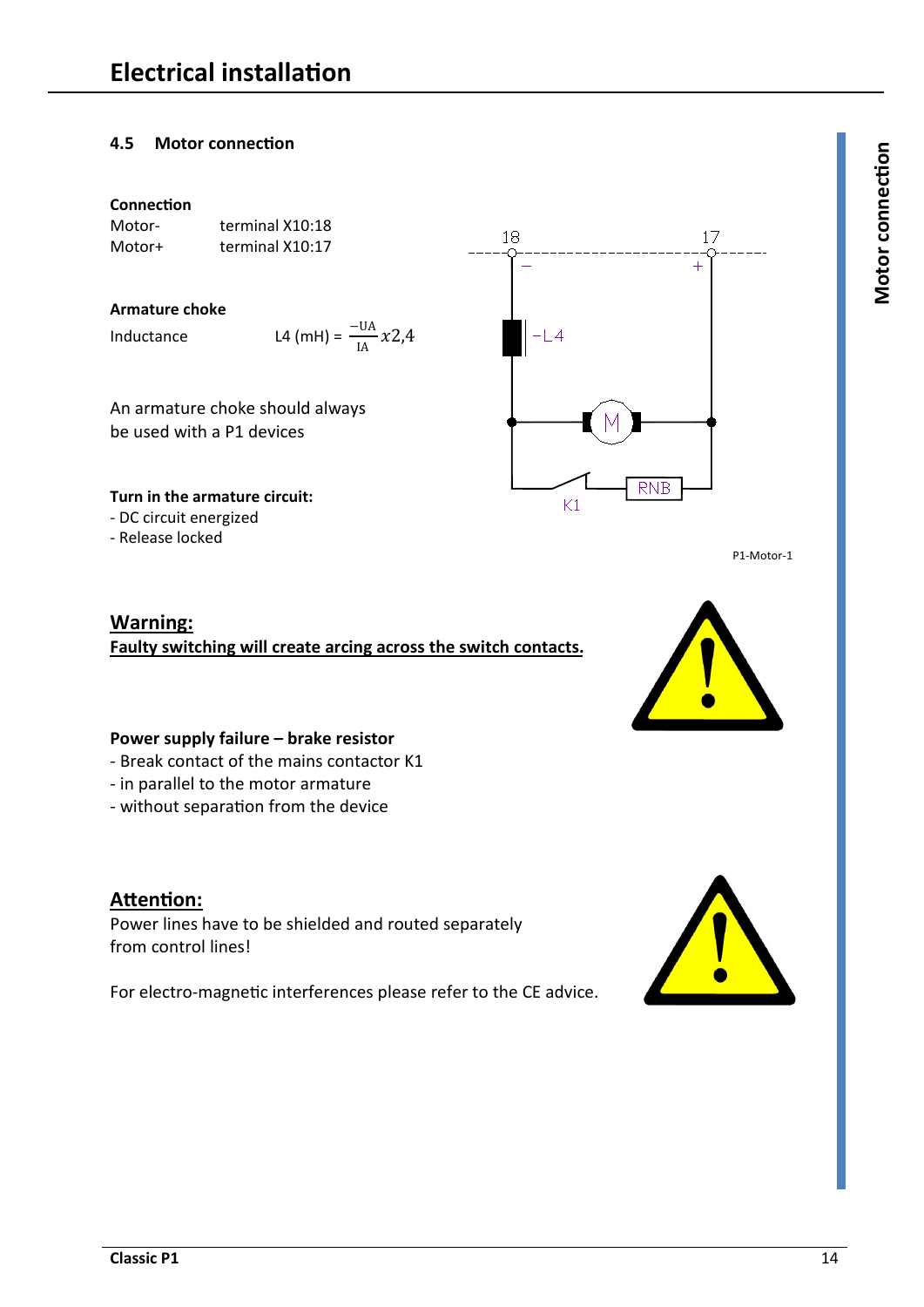# **4.6 Field connection**

### **Connection**

| Input |          | <b>Terminal</b> |
|-------|----------|-----------------|
| Field | negative | X5:10, X5:12    |
| Field | positive | X5:13           |

### **Field voltage**



P1-Feld-1 P1-Feld-2



P1-Feld-3

#### Power voltage **Field voltage Field voltage**

230V~ 210V= 400 $V^{\sim}$ 400 $V^{\sim}$  with N

Fusing Control deleted

| -----                 |           |
|-----------------------|-----------|
| $400V^{\sim}$         | $360V =$  |
| 400 $V^{\sim}$ with N | $210V =$  |
| Field current         | max. 1,5A |
| <b>Fusing</b>         | $2.5$ Af  |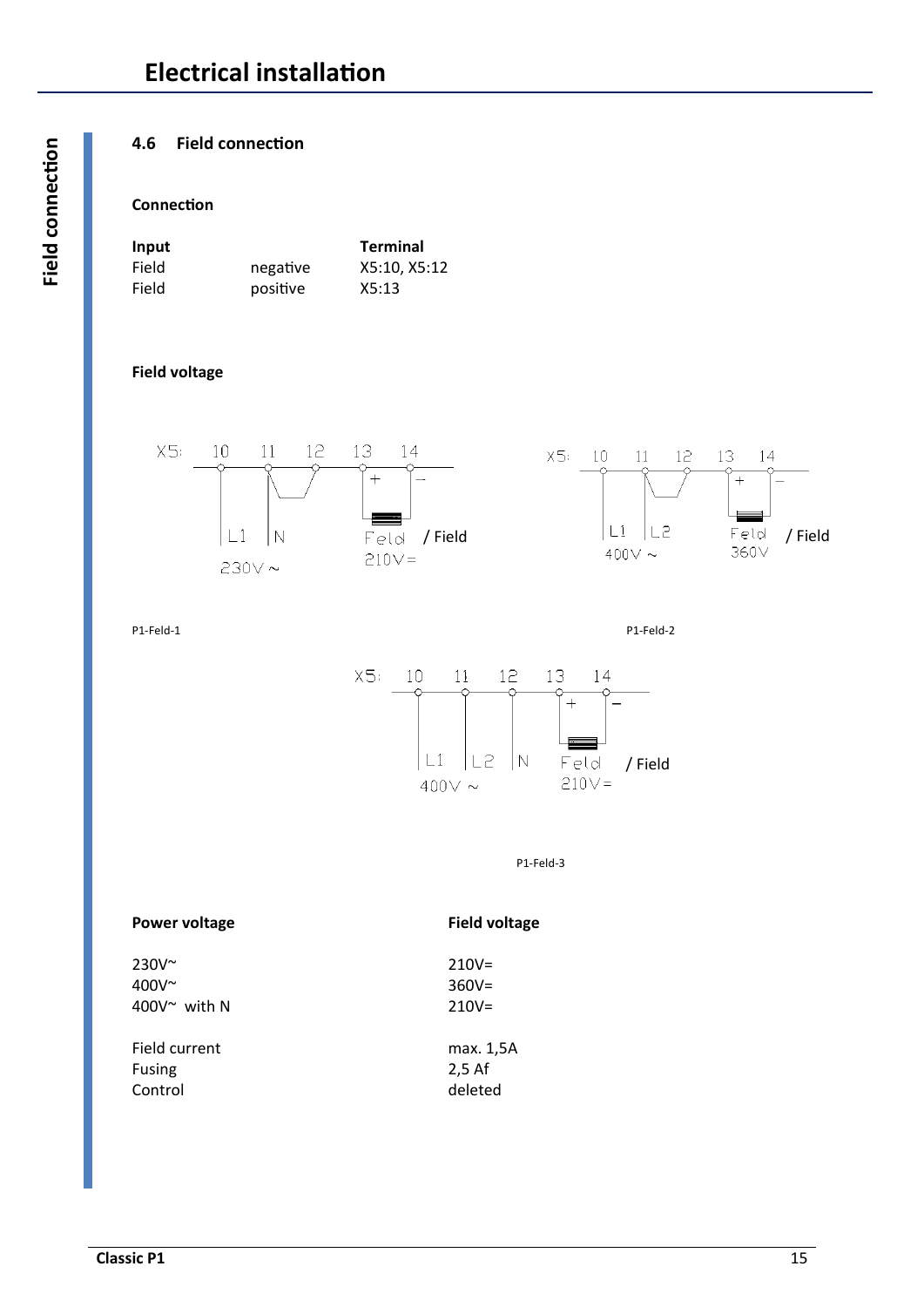## **4.7 Actual value connection <sup>n</sup>**

# **Tacho**

Suitable actual value encoders:

- DC tacho generator
- Brushless tacho generator with evaluation electronics
- Incremental encoders with evaluation electronics
- SC or three-phase tacho with rectification

# **Connection**

Control electronics (see MANUAL REGxx)

- in case of a positive command value
- Tacho positive X1:8b
- Tacho negative X1:9 - Shield X1:8
- 

P1-Tacho-1



# **Armature voltage**



P1-Ankersp-1

#### **Ground referenced actual value**

- fuses 2 x 0,1A/500V directly in the armature circuit
- for armature voltage  $>180V$  additional resistors are required
- Use unit EXZU-UA1 (Manufacturer)

**Actu al v alu econnectio**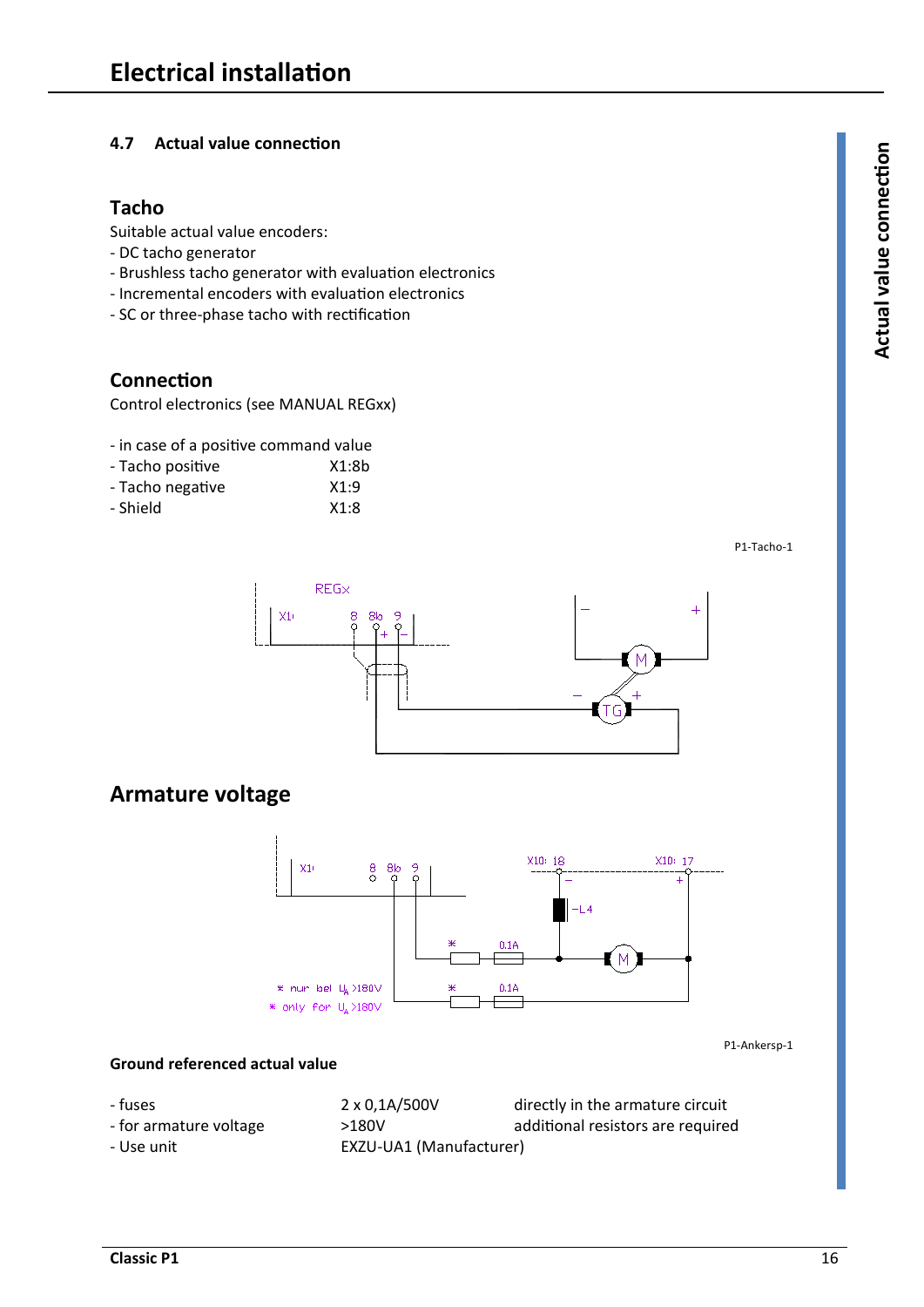# **Adjustment**

# **5 Adjustment**

# **5.1 Circuit diagramms**



E-P1-S072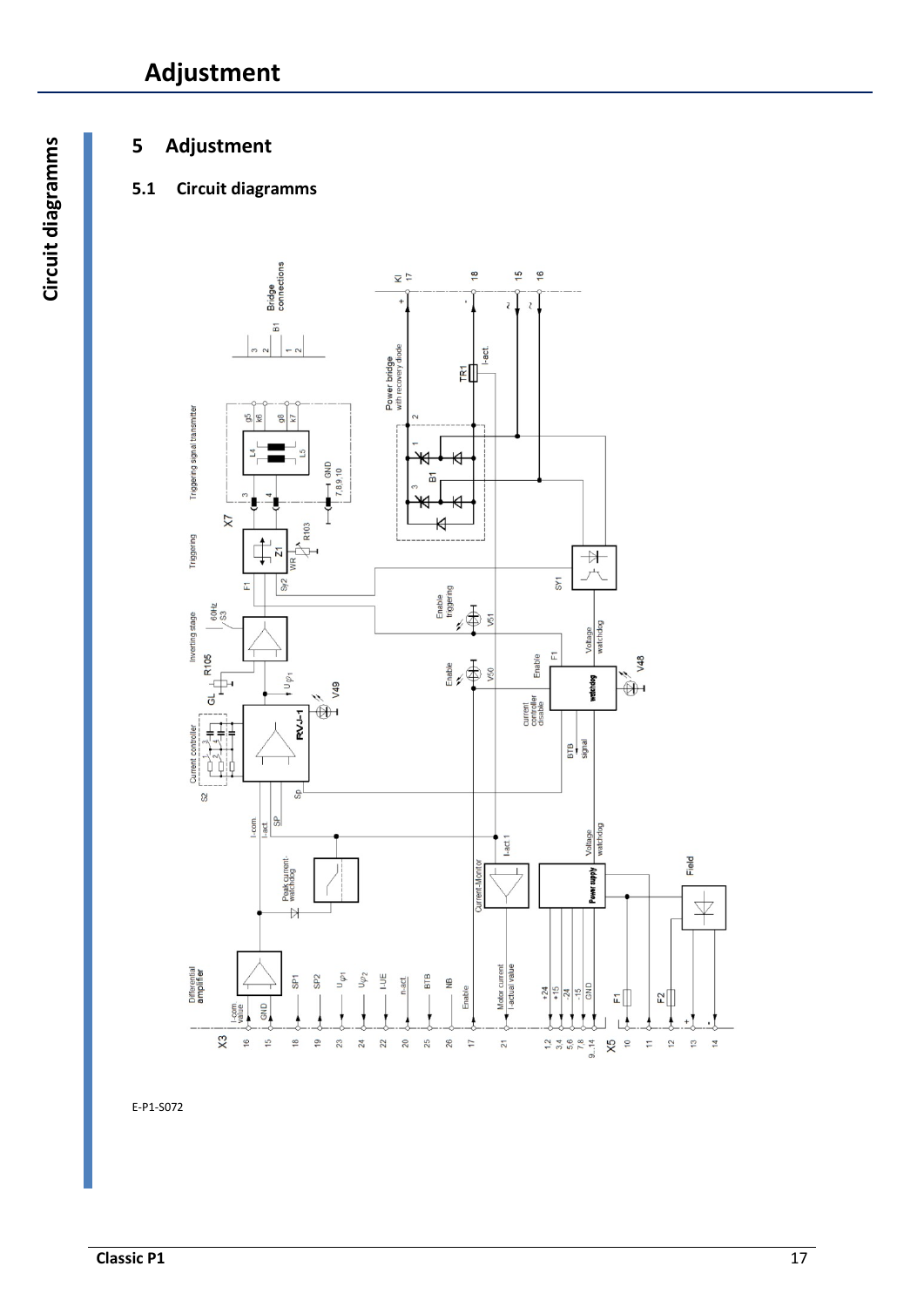# **Circuit diagramm <sup>s</sup>**



E-P1-S082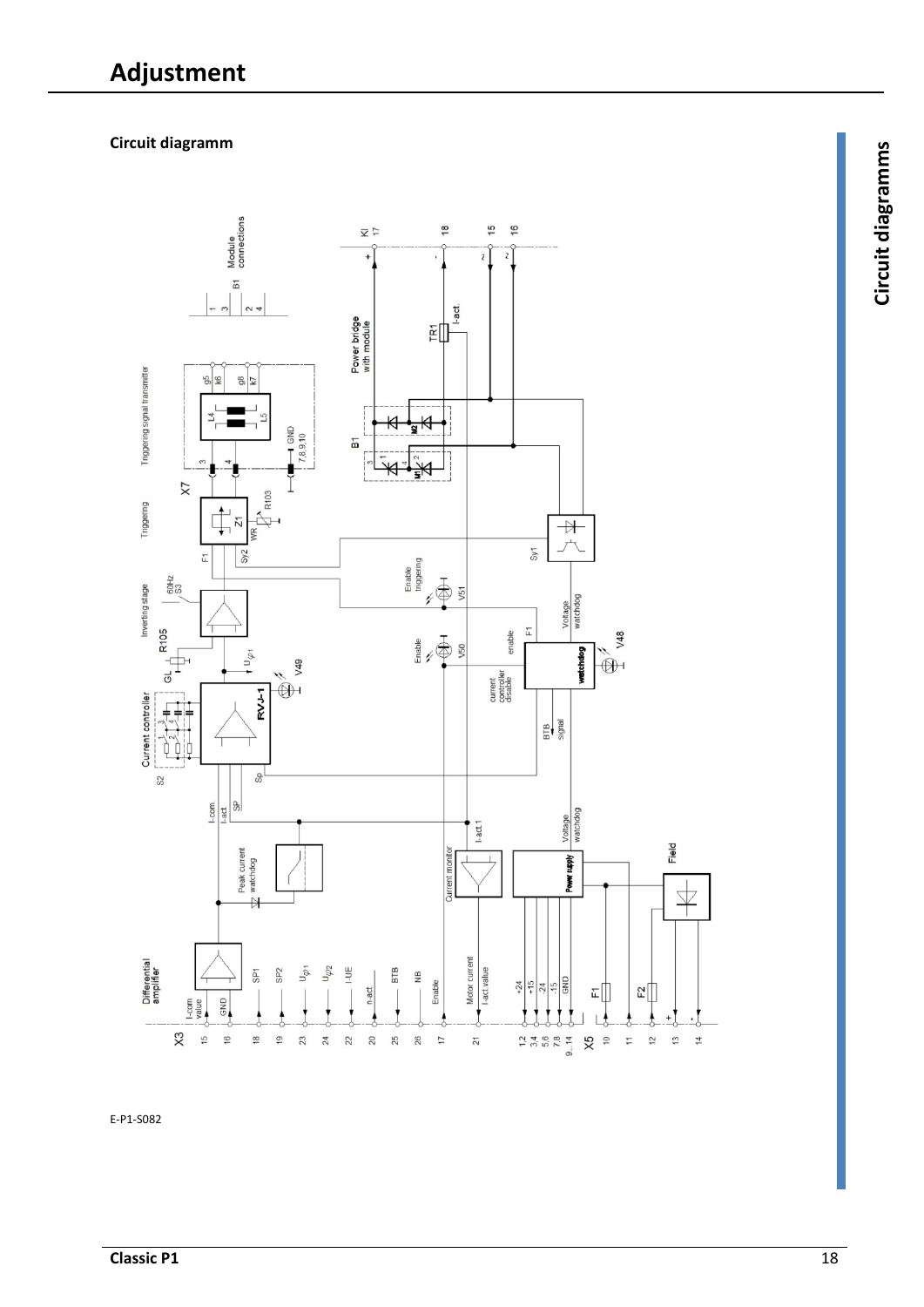# **Adjustment**

# **5.2 Current controller**

#### PI loop circuit

## Adjustments with the DIOP switch S2



P1-S2 P1-Strompara-1

# **Optimization of the current controller**

| - Connect an oscilloscope across the current actual value | X3:21 |
|-----------------------------------------------------------|-------|
|-----------------------------------------------------------|-------|

- Current command value step-change 1V X3:16
- Increase the current command value by 1V steps to 10V
- Alter the P-amplification by means of the DIP switches S2:1 and S2:2
- Optimal adjustment (see fig. 1)
- Not permissible adjustment (see fig. 2)
- Alter in integral part by means of the DIP switches S2:3 and S2:4

## **Oscilloscope – Current adjustment**







Zchng.Classic/Classic-Strom-PI-1 Grafic 1: setting optimal

Grafic 2: amplifier too high

Grafic 3: P-amplifier small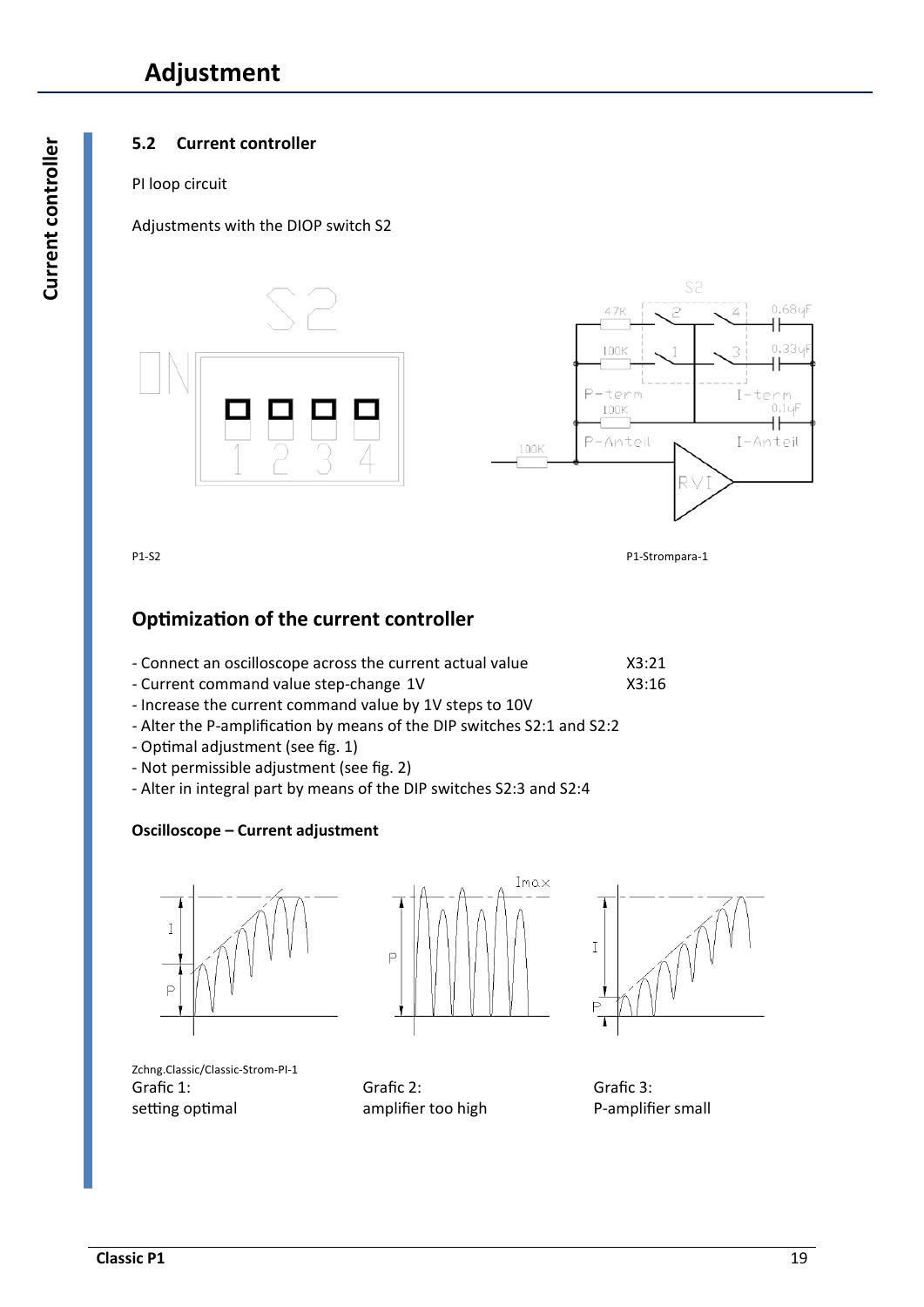# **5.3 Displays <sup>s</sup>**

Some important functions are indicated by LEDs:

| <b>Display</b>                             | <b>LED</b>        |
|--------------------------------------------|-------------------|
| Drive ready                                | <b>BTB</b>        |
| Current controller enable                  | enable            |
| Triggering enabled                         | enable triggering |
| Current command value direction            | $RVI-1$           |
| The green LEDs indicate the active states! |                   |

## **BTB-signal – Drive ready**

| BTB-signal | $X3:25$ $>+10V$     |  |
|------------|---------------------|--|
| Error      | $X3:25 \quad < +2V$ |  |

#### **Error**

Auxiliary voltage supply +24V, +15V, -15V Power supply: Fuse failure Under-voltage

In case of errors or failure the power section is internally disabled without delay.

#### **Measurements:**

| <b>Measure instruments:</b><br>and voltage | multi meter for current                      |  |
|--------------------------------------------|----------------------------------------------|--|
|                                            | Shunt or clamp-on                            |  |
| ammeter                                    |                                              |  |
| Measure faults:<br>value                   | mean value >> actual                         |  |
|                                            | acc. to the form factor<br>approx. 1 bis 5 % |  |



P1-arm

#### **Measured values**

with a positive command value

| Voltage                           |        | X10:18 negative / X10:17 positive<br>max. 0,75 x power supply |                         |  |  |
|-----------------------------------|--------|---------------------------------------------------------------|-------------------------|--|--|
| Current                           |        | Ammeter in the motor circuit                                  |                         |  |  |
| <b>Measured values across REG</b> |        |                                                               |                         |  |  |
| Speed                             | X2:109 | $-5V(10V)$                                                    | for $\pm 100\%$ speed   |  |  |
| Current                           | X2:111 | $+5V(10V)f$                                                   | for $\pm 200\%$ current |  |  |
| <b>GND</b>                        | X2:104 |                                                               |                         |  |  |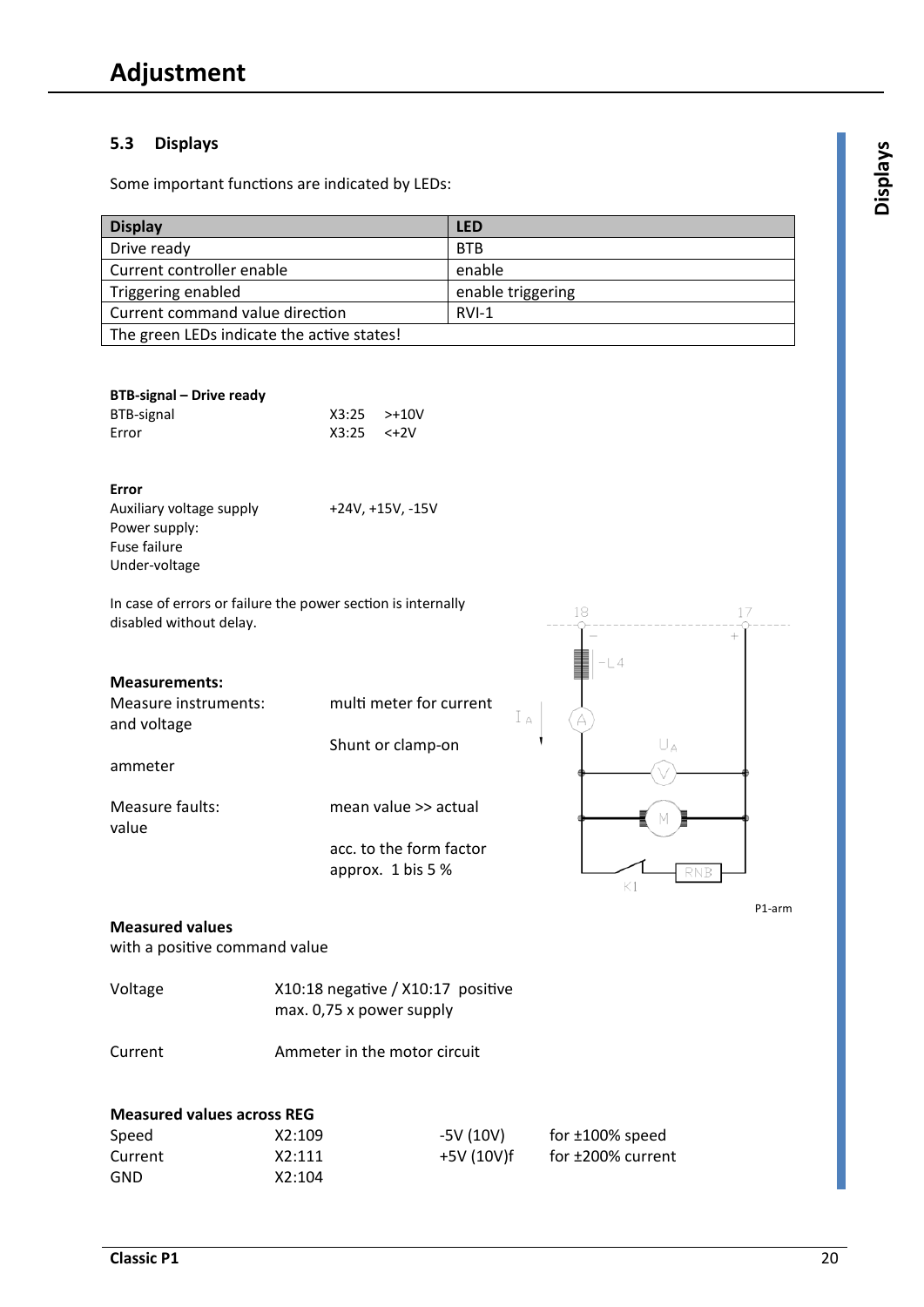# **6 Commissioning**

## **6.1 Commissioning**

#### **Connection advice**

Connect the drive in accordance with the P1 manual and the control electronics manual (e.g. REG).

#### **Attention:**

Check the power supply voltage with that specified on the type plate. Insert correct fuses according to the technical data. Check the field voltage connection and the motor and tacho connections. For 60 Hz applications set the DIP switch S3, contact 1 to ON

### **Commisioning**

Basic connections – Mains supply, field, tacho or armature feedback, drive enable, command value.

For armature voltage control the tacho watchdog must be switched off.

#### **Drive enable switch open or drive enable voltage 0V:**

| Command value                | 0 V                                  |
|------------------------------|--------------------------------------|
| Switch S9                    | adjust to tacho voltage              |
| For armature voltage control | adjust to 0                          |
| Switch S4                    | position 2                           |
| Switch S5                    | position 6                           |
| Imax1- Potentiometer         | left full scale                      |
| Imax2- Potentiometer         | adjust to approx. 10 % of full scale |
| Potentiometer Xp             | adjust to 50 %                       |
| Potentiometer ID.            | $= 100 %$                            |
| Potentiometer IxR            | $=$ left full scale                  |
| Potentiometer nmax.          | $=$ left full scale                  |
| Potentiometer INT            | $=$ left full scale                  |

## **Apply the voltage:**

LED L3 (BTB) and LED L7 (stationary) **must** light. All other LEDs are off.

#### **Close the switch drive enable or apply a drive enable voltage of 10V:**

LED L1 and L2 must also light.

The drive must be at a standstill or turn slowly (offset, nmin).

If the drive accelerates in the correct direction, the polarity of the tacho voltage and the armature voltage feedback must be changed.

If the drive accelerates in the wrong direction, the polarity of the armature of the field must be changed.

#### **Increase the command value voltage to approx. 10%:**

The drive must accelerate to approx. 10% of the speed. If the rotation direction is wrong, change the polarity of the **tacho and the field** or the polarity of the **tacho and the armature**.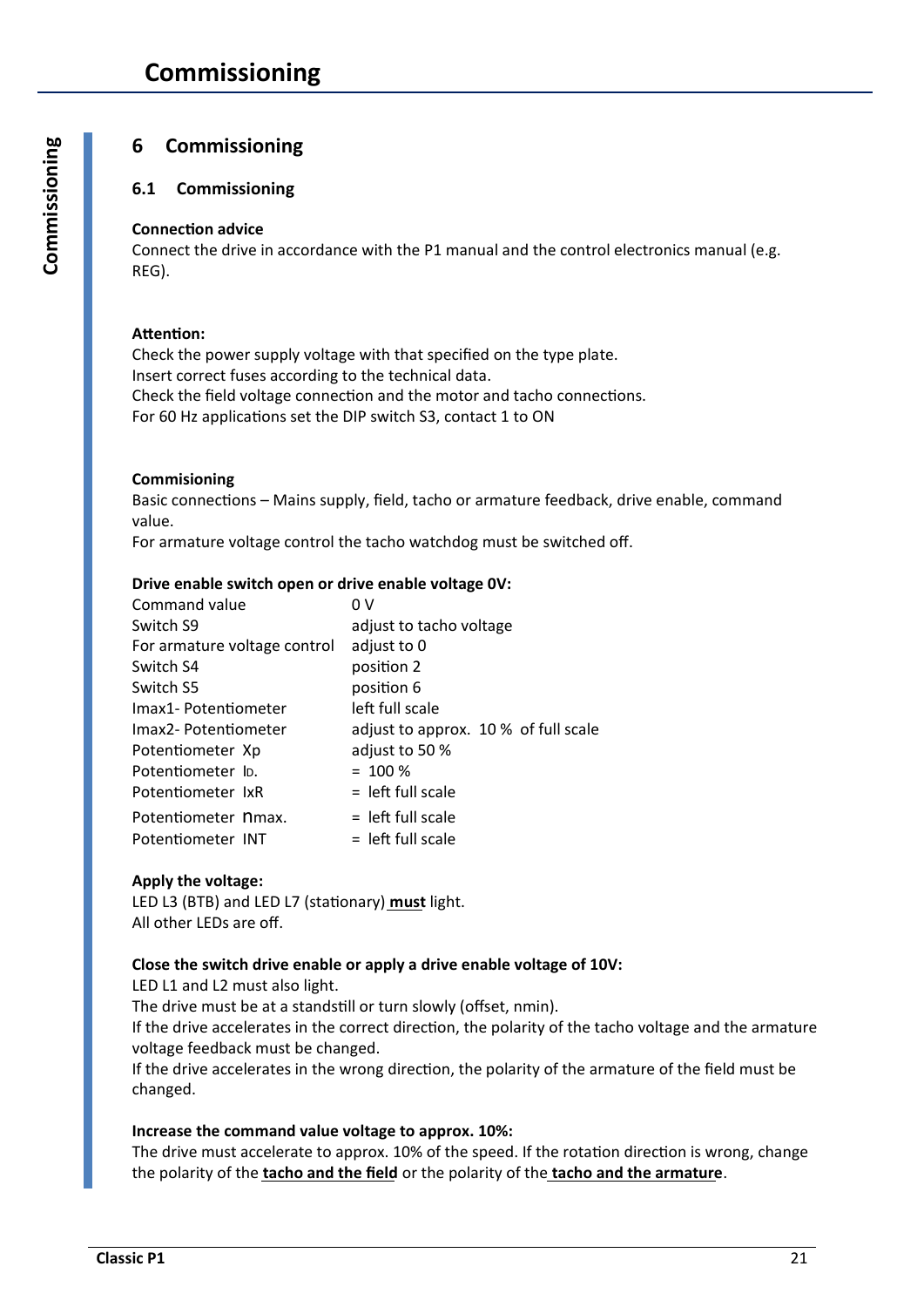# **Current controller amplification: <sup>g</sup>**

(Switch S2 on the power section)

The current amplification is adjustment to a low armature circuit inductance (all switch "on"). High inductance values can lead to motor oscillation which cannot be influenced by menas of the speed controller. In this case, first set switch S2-2 to "off".

If the drive still does not run smoothly, set the switch S2-1 to "off".

The current response can be measured by means of an oscilloscope across the test point X4:20.

# **Speed controller amplification:**

Adjust on the REG board. Adjust the P-term to the lowest possible setting from 1 to 5 (switch S4). Adjust the l-term to match the axis momentum (switch S5). large axis momentum - high adjustment value small axis momentum - low adjustment value

With the command value set to 10% speed, increase the amplification by turning the potentiometer Xp clockwise. When the drive begins to oscillate, reduce the amplification by turning the potentiometer anti-clockwise by approximately 10%.

For the fine adjustment of the amplification the control response should be measured by means of an oscilloscope across the test point X4:15.

### **Further adjustment:**

**Such as speed, peak current, continous current, etc.** (rf. to the manual REG).

#### **Switch OFF:**

If the switch "drive enable" is opened, or the drive enable voltage is switched to 0V, LED L1 and L2 will extinguish and the drive will be disabled. DS1:K4 in position OFF. After approx. 2s the thyristor triggering circuit is disabled.

## **Commissioning adjustment:**

The adjustment should be documented in the protocol and the adjustment potentiometer should be sealed with a suitable lacquer.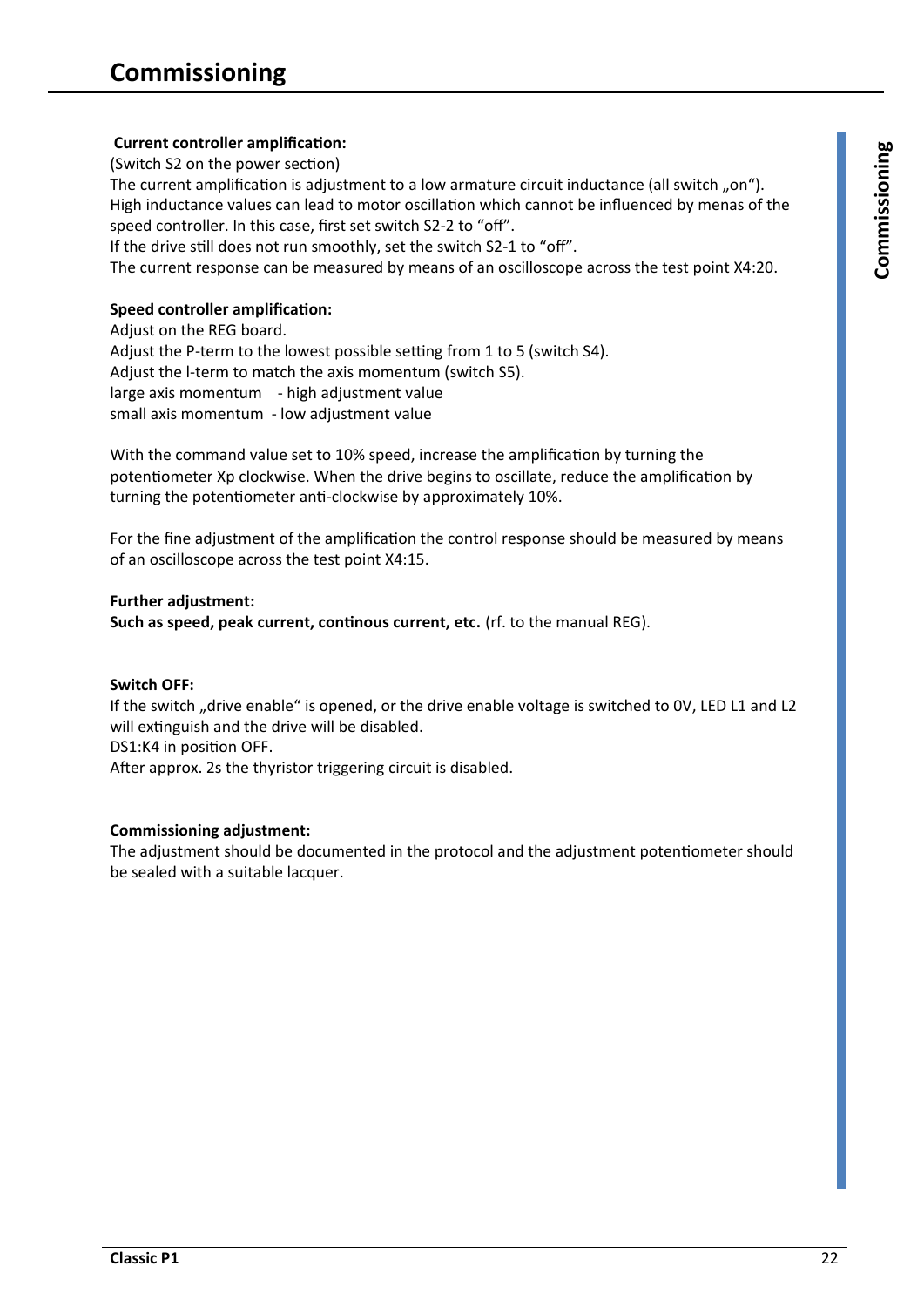# **6.2 Protocol (commissioning)**

| <b>Customer</b>        |                               |                           |                | <b>Machine No.I</b> |             |                               |
|------------------------|-------------------------------|---------------------------|----------------|---------------------|-------------|-------------------------------|
| <b>Device</b>          |                               |                           |                | Series No.          |             |                               |
| <b>Control voltage</b> |                               | $[V^{\sim}]$              |                |                     |             |                               |
| <b>Power voltage</b>   |                               | $[V^{\sim}]$              |                |                     |             |                               |
| <b>Field voltage</b>   |                               | $[V=]$                    |                |                     |             |                               |
|                        |                               |                           |                |                     |             |                               |
| <b>Input REGXX</b>     |                               |                           |                |                     |             |                               |
| Enable                 |                               | Contact?                  |                | Voltage [V=]        |             |                               |
| Nominal value          |                               | <b>Type</b>               |                | Voltage [V=]        |             |                               |
| Auxiliary nom. value   |                               | <b>Type</b>               |                | Voltage [V=]        |             |                               |
| Current nom. value     |                               | Imax1 extern              |                | Voltage [V=]        |             | no function                   |
| Current nom. value     |                               | Imax2 extern              |                | Voltage [V=]        |             |                               |
|                        | Speed controll settings REGxx |                           |                |                     |             |                               |
| <b>Switches</b>        |                               |                           |                |                     |             |                               |
| Tacho-adjustment       |                               |                           | S9             | Position            |             |                               |
| P-term                 |                               |                           | S <sub>4</sub> | Position            |             |                               |
| I-term                 |                               |                           | S <sub>5</sub> | Position            |             |                               |
| D-term                 |                               |                           | S8             | Position            |             | REG5 - Schotax<br>$\mathbf 1$ |
|                        |                               |                           |                |                     |             |                               |
| Poti-Stellungen        |                               |                           |                |                     |             |                               |
| Speed                  |                               | <b>n</b> max              | P4             | Position            |             |                               |
| Peak current           |                               | Imax1                     | P <sub>5</sub> | Position            | no function |                               |
| Peak current           |                               | Imax2                     | P <sub>6</sub> | Position            |             |                               |
| Continuous current     |                               | $\mathsf{I}_{\mathsf{D}}$ | P7             | Position            |             | REG5 - Poti 1                 |
| Integrator             |                               | <b>INT</b>                | P1             | Position            |             | U.                            |
| Amplification          |                               | Xp                        | P <sub>3</sub> | Position            |             |                               |
| IxR Compensation       |                               | $l$ xR                    | P <sub>2</sub> | Position            |             | REG5 - Poti 2                 |
| <b>DIP Switches</b>    |                               |                           |                |                     |             |                               |
| ON                     |                               | No.                       |                |                     |             |                               |
| <b>OFF</b>             |                               | No.                       |                |                     |             |                               |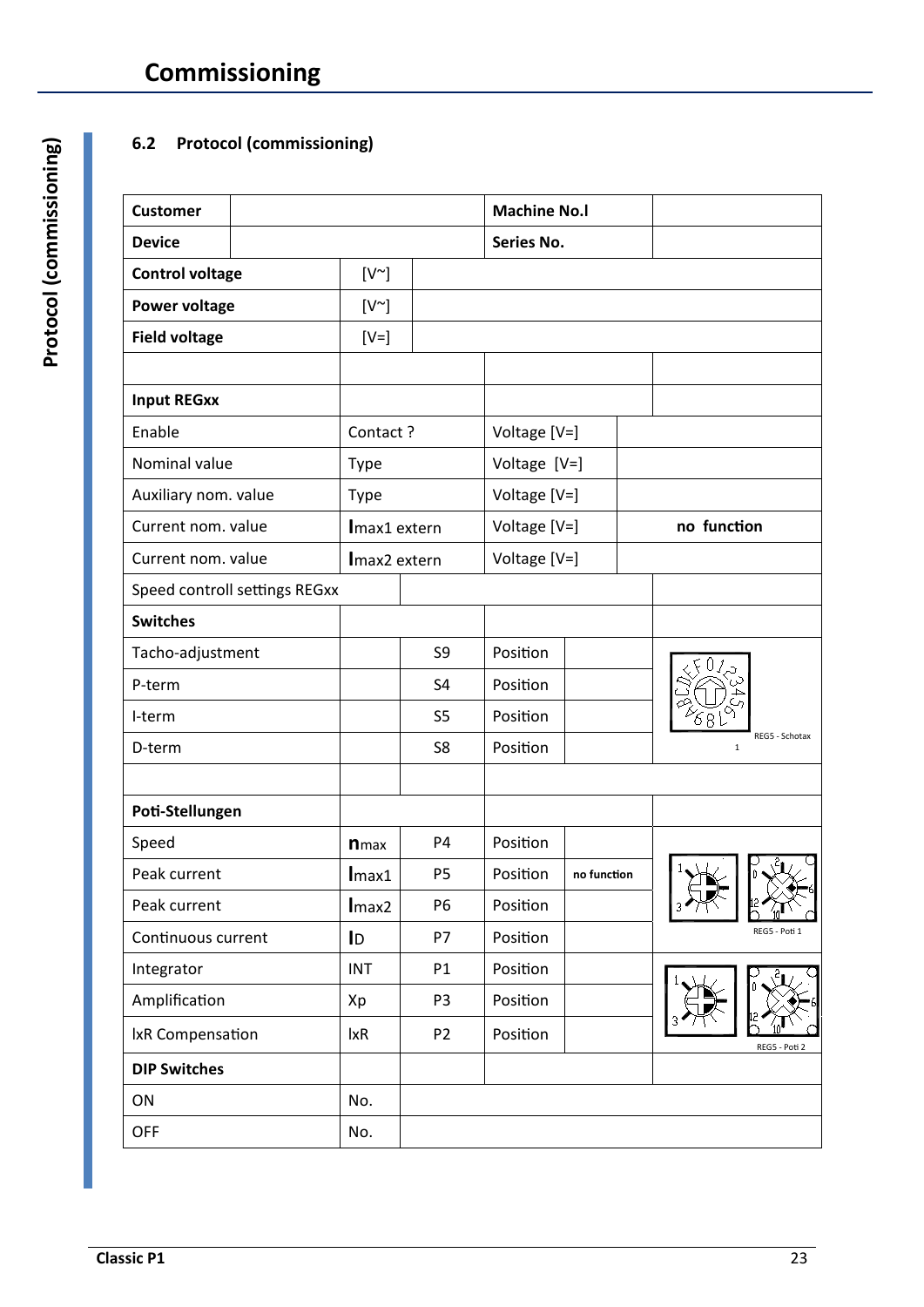Commissioning P1xx with REGxx

| <b>Setting-Current controller</b>          |  |                    |                    |  |
|--------------------------------------------|--|--------------------|--------------------|--|
| Switch setting                             |  |                    |                    |  |
| Switch S2                                  |  | open               | $($ off $)$        |  |
|                                            |  | closed             | (on)               |  |
| Switch S3 / Contact 1                      |  | 60Hz               | ON                 |  |
|                                            |  | 50Hz               | <b>OFF</b>         |  |
| <b>Measuring value</b>                     |  |                    |                    |  |
| Armature voltage                           |  | max.               | $[V=]$             |  |
| Armature current                           |  | peak               | $[A=]$             |  |
| Armature current                           |  | steady             | $[A=]$             |  |
| Tachometer voltage                         |  | max.               | $[V=]$             |  |
| Acceleration                               |  | X4:16              | [V/ms]             |  |
| Integrator                                 |  | X4:14              | [V/ms]             |  |
|                                            |  |                    |                    |  |
| <b>Motor data</b>                          |  |                    |                    |  |
| Identification / name plate specifications |  |                    |                    |  |
| Producer:                                  |  |                    |                    |  |
| Type                                       |  |                    | Serien-Nr.         |  |
| Motor voltage [V=]                         |  |                    | Motor current [A=] |  |
| Field voltage [V=]                         |  | Field current [A=] |                    |  |
|                                            |  |                    |                    |  |
| Tacho voltage [V/min <sup>1</sup> ]        |  | Tachometer type    |                    |  |
| Brake [V]                                  |  | Fan [V]            |                    |  |
| Nominal speed [U/min]                      |  |                    |                    |  |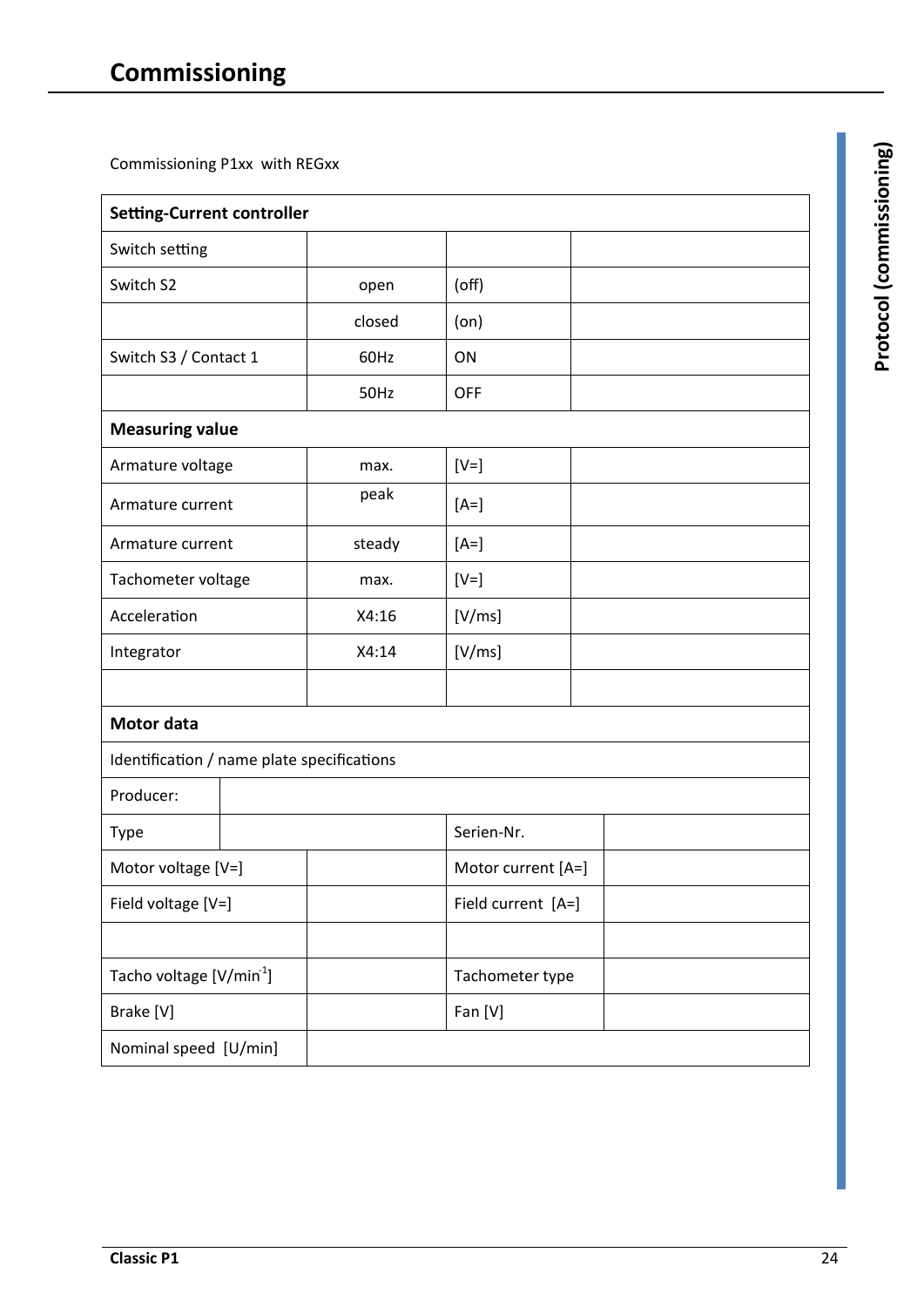# **7 Fauls**

# **7.1 Error diagnosis**

| <b>Error diagnosis</b> |                                                                                                                                             |                                                                                                                              |  |
|------------------------|---------------------------------------------------------------------------------------------------------------------------------------------|------------------------------------------------------------------------------------------------------------------------------|--|
| <b>Malfunction</b>     |                                                                                                                                             | <b>Causes</b>                                                                                                                |  |
| Motor does not run     | -Wrong power supply and motor connections<br>-Activated fuses<br>-Missing enable or command value<br>-Current limit too low<br>-Missing BTB |                                                                                                                              |  |
| Motor speeds up        | (Tacho armature voltage)<br>-Command value too high<br>For armature voltage control<br>-Field current too low                               | -Wrong polarity of the actual value<br>-Values of the tacho switch S9 too low<br>-Fuses, armature voltage feedback activated |  |
| Motor runs unsteadily  | -Mechanical defect of the tacho<br>-Tacho malfunction<br>-Wrong PID parameter<br>-Command value errors                                      | -Amplification on the speed controller too low or too high<br>-Amplification of the current controller too low or too high   |  |
| No motor torque        | -Current limits too low<br>-Field current too low                                                                                           | -Mechanical overload of the axis                                                                                             |  |